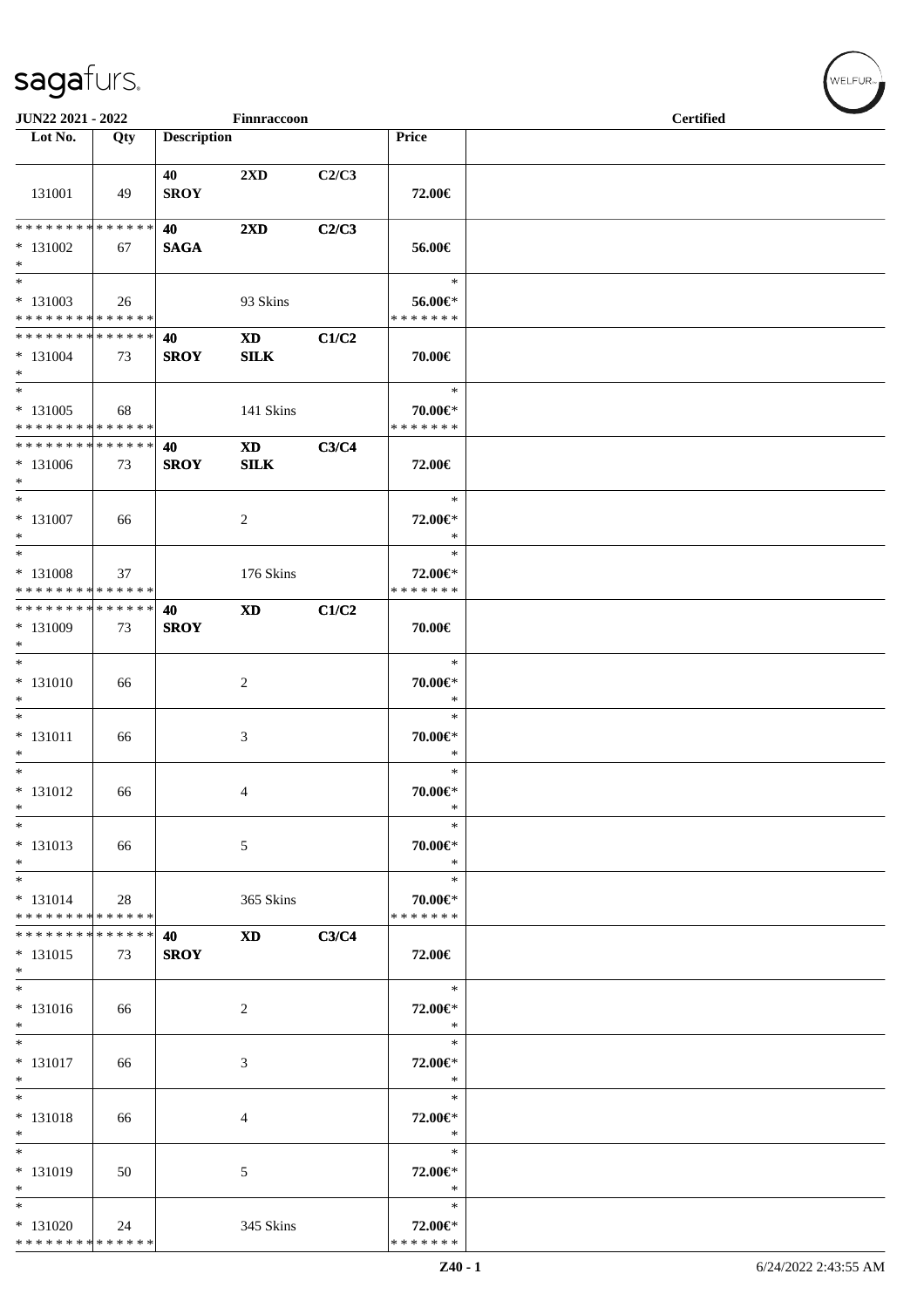|                                                                              | JUN22 2021 - 2022<br>Finnraccoon |                    |                                       |       |                                       | <b>Certified</b> |
|------------------------------------------------------------------------------|----------------------------------|--------------------|---------------------------------------|-------|---------------------------------------|------------------|
| $\overline{\phantom{1}}$ Lot No.                                             | Qty                              | <b>Description</b> |                                       |       | Price                                 |                  |
| **************<br>$* 131021$<br>$*$                                          | 79                               | 40<br><b>SAGA</b>  | <b>XD</b>                             | C1/C2 | 54.00€                                |                  |
| $\ast$<br>$* 131022$<br>$\ast$                                               | 72                               |                    | $\overline{2}$                        |       | $\ast$<br>54.00€*<br>$\ast$           |                  |
| $\overline{\phantom{0}}$<br>* 131023<br>$*$                                  | 72                               |                    | 3                                     |       | $\ast$<br>54.00€*<br>$\ast$           |                  |
| $*$<br>$* 131024$<br>$*$                                                     | 72                               |                    | 4                                     |       | $\ast$<br>54.00€*<br>$\ast$           |                  |
| $\ast$<br>$* 131025$<br>$*$                                                  | 72                               |                    | 5                                     |       | $\ast$<br>54.00€*<br>$\ast$           |                  |
| $*$<br>$* 131026$<br>$*$                                                     | 72                               |                    | 6                                     |       | $\ast$<br>54.00€*<br>$\ast$           |                  |
| $*$<br>$* 131027$<br>$*$<br>$*$                                              | 72                               |                    | $\tau$                                |       | $\ast$<br>56.00€*<br>$\ast$<br>$\ast$ |                  |
| $* 131028$<br>$\ast$                                                         | 72                               |                    | 8                                     |       | 56.00€*<br>$\ast$<br>$\ast$           |                  |
| * 131029<br>* * * * * * * * * * * * * *                                      | 67                               |                    | 650 Skins                             |       | 56.00€*<br>* * * * * * *              |                  |
| * * * * * * * * * * * * * * *<br>* 131030<br>$*$<br>$\overline{\phantom{0}}$ | 79                               | 40<br><b>SAGA</b>  | $\mathbf{X}\mathbf{D}$<br>SL1         | C1/C2 | 49.00€<br>$\ast$                      |                  |
| $* 131031$<br>* * * * * * * * * * * * * *                                    | 35                               |                    | 114 Skins                             |       | 48.00€*<br>* * * * * * *              |                  |
| 131032                                                                       | 59                               | 40<br><b>SAGA</b>  | $\mathbf{X}\mathbf{D}$<br>SL1         | C3/C4 | 53.00€                                |                  |
| * * * * * * * * * * * * * *<br>$*131033$<br>$*$                              | 85                               | 40<br><b>SAGA</b>  | $\mathbf{X}\mathbf{D}$<br><b>LGHT</b> | C1/C2 | 42.00€                                |                  |
| $\ast$<br>$* 131034$<br>* * * * * * * * * * * * * *                          | 35                               |                    | 120 Skins                             |       | $\ast$<br>41.00€*<br>* * * * * * *    |                  |
| 131035<br>* * * * * * * * * * * * * *                                        | 58                               | 40<br><b>SAGA</b>  | $\mathbf{X}\mathbf{D}$<br><b>LGHT</b> | C3/C4 | 44.00€                                |                  |
| * 131036<br>$*$<br>$\ast$                                                    | 73                               | 40<br><b>SROY</b>  | <b>Dark</b><br><b>SILK</b>            | C1/C2 | 72.00€                                |                  |
| * 131037<br>* * * * * * * * * * * * * *<br>* * * * * * * * * * * * * *       | 33                               |                    | 106 Skins                             |       | $\ast$<br>72.00€*<br>* * * * * * *    |                  |
| $*131038$<br>$\ast$<br>$\ast$                                                | 73                               | 40<br><b>SROY</b>  | <b>Dark</b><br><b>SILK</b>            | C3/C4 | 74.00€<br>$\ast$                      |                  |
| $* 131039$<br>$\ast$<br>$\ast$                                               | 51                               |                    | 2                                     |       | 74.00€*<br>$\ast$<br>$\ast$           |                  |
| $* 131040$<br>* * * * * * * * * * * * * *                                    | 24                               |                    | 148 Skins                             |       | 74.00€*<br>* * * * * * *              |                  |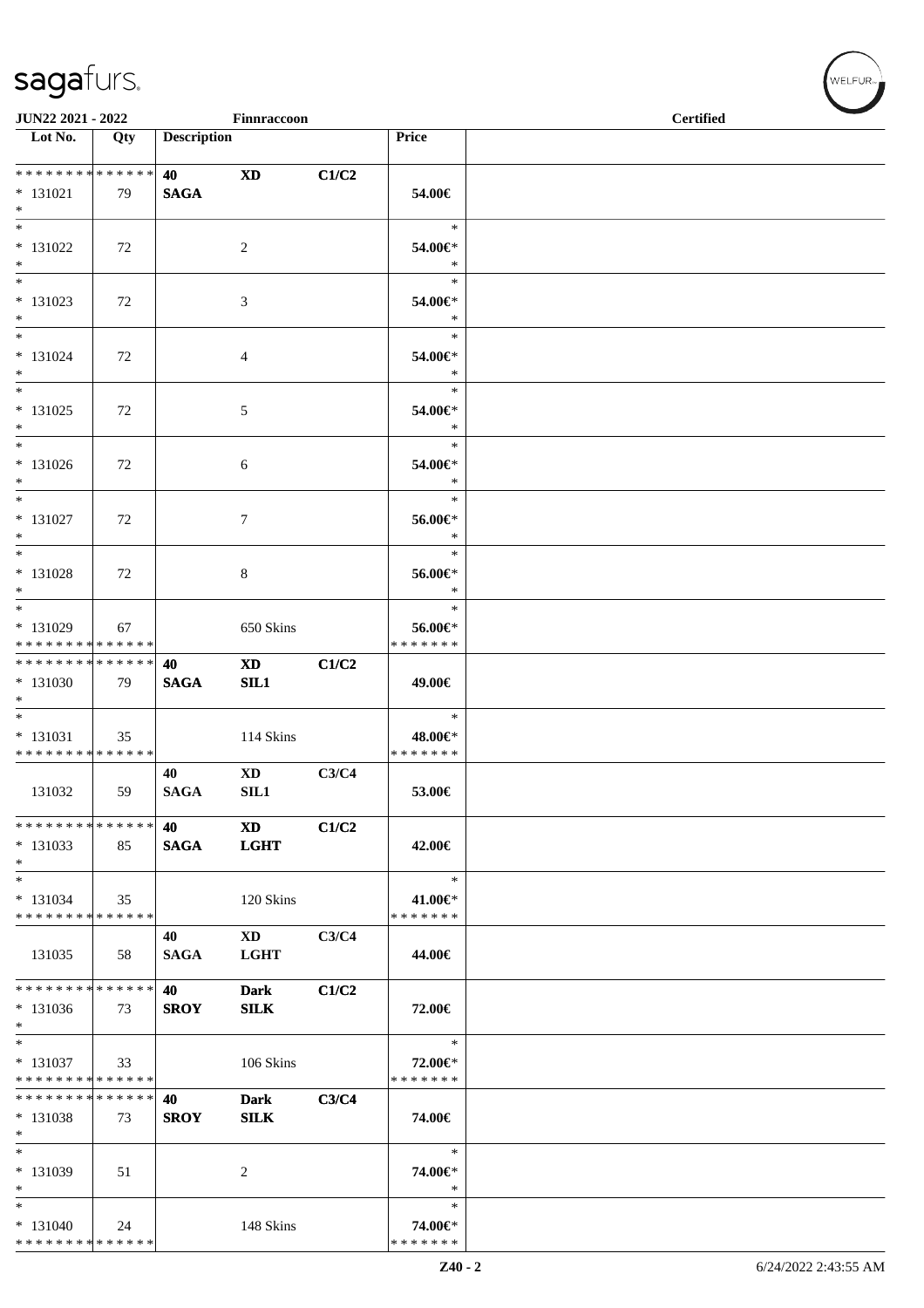| JUN22 2021 - 2022<br>Finnraccoon                                       |     |                    |                  |       |                                        | <b>Certified</b> |
|------------------------------------------------------------------------|-----|--------------------|------------------|-------|----------------------------------------|------------------|
| $\overline{\phantom{1}}$ Lot No.                                       | Qty | <b>Description</b> |                  |       | Price                                  |                  |
| **************<br>$* 131041$<br>$*$                                    | 73  | 40<br><b>SROY</b>  | <b>Dark</b>      | C1/C2 | 76.00€                                 |                  |
| $\ast$<br>$* 131042$<br>$*$                                            | 66  |                    | $\overline{c}$   |       | $\ast$<br>76.00€*<br>$\ast$            |                  |
| $\ast$<br>$* 131043$<br>$*$                                            | 66  |                    | 3                |       | $\ast$<br>76.00€*<br>$\ast$            |                  |
| $\overline{\phantom{0}}$<br>$* 131044$<br>******** <mark>******</mark> | 66  |                    | 271 Skins        |       | $\ast$<br>78.00€*<br>* * * * * * *     |                  |
| * * * * * * * * * * * * * * *<br>$* 131045$<br>$*$                     | 73  | 40<br><b>SROY</b>  | <b>Dark</b>      | C3/C4 | 74.00€                                 |                  |
| $\ast$<br>$* 131046$<br>$*$                                            | 66  |                    | $\sqrt{2}$       |       | $\ast$<br>74.00€*<br>$\ast$            |                  |
| $*$<br>$* 131047$<br>$*$                                               | 66  |                    | $\mathfrak{Z}$   |       | $\ast$<br>74.00€*<br>$\ast$            |                  |
| $*$<br>$* 131048$<br>$*$                                               | 66  |                    | 4                |       | $\ast$<br>74.00€*<br>$\ast$            |                  |
| $*$<br>$* 131049$<br>$*$                                               | 66  |                    | 5                |       | $\ast$<br>74.00€*<br>$\ast$            |                  |
| $*$<br>$* 131050$<br>* * * * * * * * * * * * * *                       | 41  |                    | 378 Skins        |       | $\ast$<br>74.00€*<br>* * * * * * *     |                  |
| ******** <mark>******</mark><br>$* 131051$<br>$*$                      | 79  | 40<br><b>SAGA</b>  | <b>Dark</b>      | C1/C2 | 54.00€                                 |                  |
| $*$<br>$* 131052$<br>$\ast$                                            | 72  |                    | $\overline{c}$   |       | $\ast$<br>55.00€*<br>$\ast$            |                  |
| $\ast$<br>$* 131053$<br>$*$                                            | 72  |                    | $\mathfrak{Z}$   |       | $\ast$<br>55.00€*<br>$\ast$            |                  |
| $\ast$<br>$* 131054$<br>$*$                                            | 72  |                    | $\overline{4}$   |       | $\ast$<br>55.00€*<br>$\ast$            |                  |
| $\ast$<br>$* 131055$<br>$\ast$                                         | 72  |                    | $\mathfrak{S}$   |       | $\ast$<br>57.00€*<br>$\ast$            |                  |
| $*$<br>* 131056<br>$\ast$                                              | 72  |                    | 6                |       | $\ast$<br>57.00€*<br>$\ast$            |                  |
| $*$<br>$* 131057$<br>$*$<br>$\overline{\ast}$                          | 72  |                    | $\boldsymbol{7}$ |       | $\ast$<br>57.00€*<br>$\ast$            |                  |
| * 131058<br>* * * * * * * * * * * * * *                                | 72  |                    | 583 Skins        |       | $\ast$<br>57.00€*<br>* * * * * * *     |                  |
| * * * * * * * * * * * * * *<br>* 131059<br>$\ast$                      | 72  | 40<br><b>SAGA</b>  | <b>Dark</b>      | C3/C4 | 59.00€                                 |                  |
| $\ast$<br>$* 131060$<br>$\ast$                                         | 72  |                    | $\overline{c}$   |       | $\ast$<br>$60.00 \text{E}^*$<br>$\ast$ |                  |

 $(w$ ELFUR<sub><sup>n</sub></sub></sub></sup>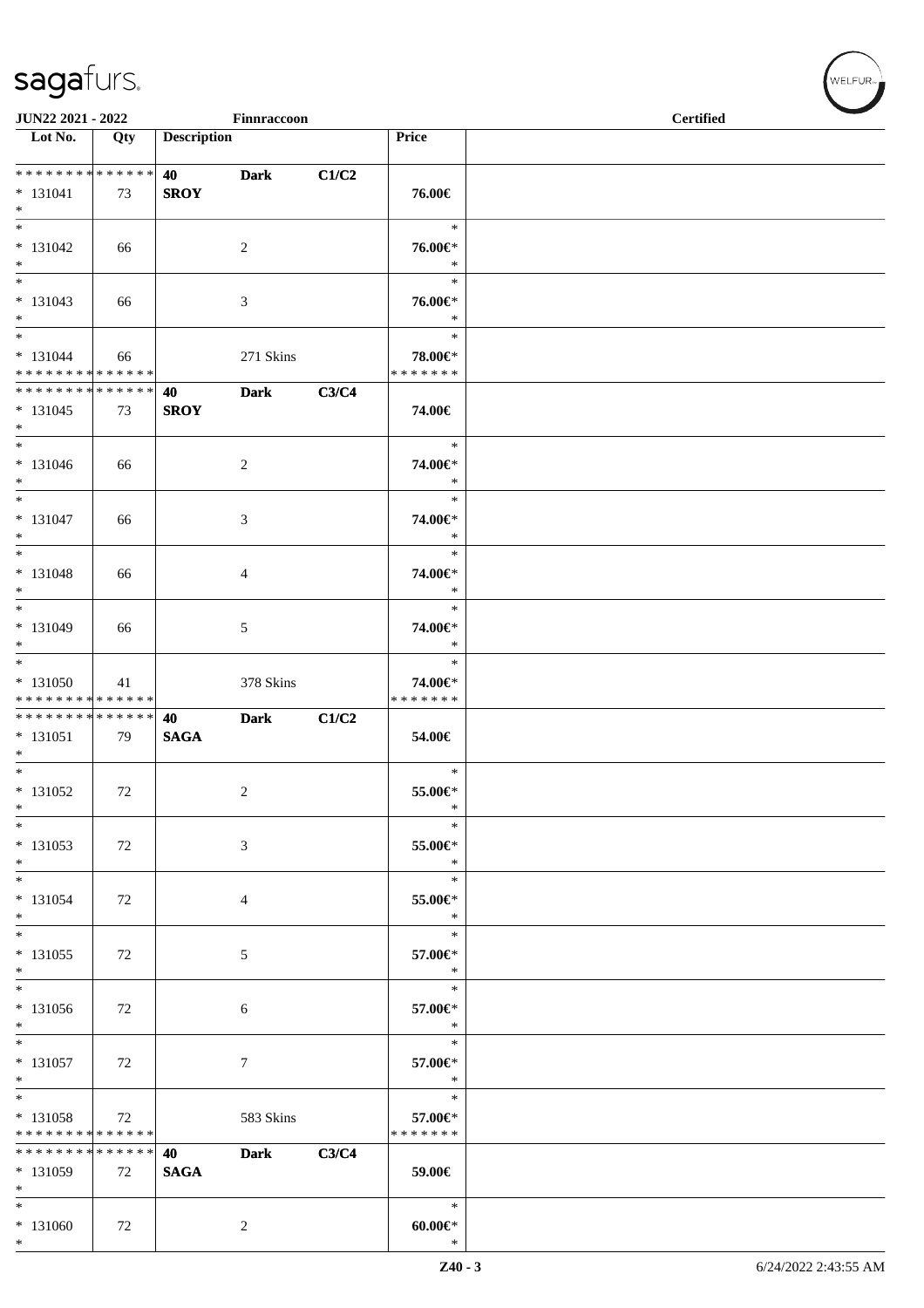| JUN22 2021 - 2022<br>Finnraccoon                  |     |                    |                            |       |                                    | <b>Certified</b> |  |  |
|---------------------------------------------------|-----|--------------------|----------------------------|-------|------------------------------------|------------------|--|--|
| Lot No.                                           | Qty | <b>Description</b> |                            |       | Price                              |                  |  |  |
| $*$                                               |     | 40                 | <b>Dark</b>                | C3/C4 | $\ast$                             |                  |  |  |
| $* 131061$<br>$*$                                 | 72  | <b>SAGA</b>        |                            |       | 58.00€*<br>$\ast$                  |                  |  |  |
| $\ast$<br>$* 131062$<br>$*$                       | 72  |                    | 4                          |       | $\ast$<br>58.00€*<br>$\ast$        |                  |  |  |
| $*$<br>$*131063$<br>* * * * * * * * * * * * * *   | 72  |                    | 360 Skins                  |       | $\ast$<br>58.00€*<br>* * * * * * * |                  |  |  |
| 131064                                            | 79  | 40<br><b>SAGA</b>  | <b>Dark</b><br><b>SIL1</b> | C1/C2 | 51.00€                             |                  |  |  |
| * * * * * * * * * * * * * *<br>$* 131065$<br>$*$  | 72  | 40<br><b>SAGA</b>  | <b>Dark</b><br>SL1         | C3/C4 | 51.00€                             |                  |  |  |
| $*$<br>$* 131066$<br>$*$                          | 72  |                    | $\overline{c}$             |       | $\ast$<br>52.00€*<br>$\ast$        |                  |  |  |
| $*$<br>$* 131067$<br>* * * * * * * * * * * * * *  | 72  |                    | 216 Skins                  |       | $\ast$<br>50.00€*<br>* * * * * * * |                  |  |  |
| * * * * * * * * * * * * * *<br>$* 131068$<br>$*$  | 85  | 40<br><b>SAGA</b>  | <b>Dark</b><br><b>LGHT</b> | C1/C2 | 45.00€                             |                  |  |  |
| $*$<br>* 131069<br>* * * * * * * * * * * * * *    | 46  |                    | 131 Skins                  |       | $\ast$<br>46.00€*<br>* * * * * * * |                  |  |  |
| * * * * * * * * * * * * * * *<br>* 131070<br>$*$  | 70  | 40<br><b>SAGA</b>  | <b>Dark</b><br><b>LGHT</b> | C3/C4 | 46.00€                             |                  |  |  |
| $*$<br>* 131071<br>* * * * * * * * * * * * * *    | 24  |                    | 94 Skins                   |       | $\ast$<br>46.00€*<br>* * * * * * * |                  |  |  |
| 131072                                            | 39  | 40<br><b>SROY</b>  | <b>MED</b><br><b>SILK</b>  | C1/C2 | 72.00€                             |                  |  |  |
| 131073                                            | 72  | 40<br><b>SROY</b>  | <b>MED</b><br><b>SILK</b>  | C3/C4 | 74.00€                             |                  |  |  |
| * * * * * * * * * * * * * * *<br>* 131074<br>$*$  | 73  | 40<br><b>SROY</b>  | <b>MED</b>                 | C3/C4 | 72.00€                             |                  |  |  |
| $\ast$<br>* 131075<br>* * * * * * * * * * * * * * | 47  |                    | 120 Skins                  |       | $\ast$<br>72.00€*<br>* * * * * * * |                  |  |  |
| 131076                                            | 58  | 40<br><b>SROY</b>  | <b>MED</b><br><b>SIL1</b>  | C2/C3 | 59.00€                             |                  |  |  |
| 131077                                            | 59  | 40<br><b>SROY</b>  | <b>MED</b><br><b>LGHT</b>  | C2/C3 | 58.00€                             |                  |  |  |
| * * * * * * * * * * * * * *<br>* 131078<br>$*$    | 79  | 40<br><b>SAGA</b>  | <b>MED</b>                 | C1/C2 | 58.00€                             |                  |  |  |
| $*$<br>* 131079<br>* * * * * * * * * * * * * *    | 64  |                    | 143 Skins                  |       | $\ast$<br>58.00€*<br>* * * * * * * |                  |  |  |
| * * * * * * * * * * * * * *<br>* 131080<br>$*$    | 79  | 40<br><b>SAGA</b>  | <b>MED</b>                 | C3/C4 | 58.00€                             |                  |  |  |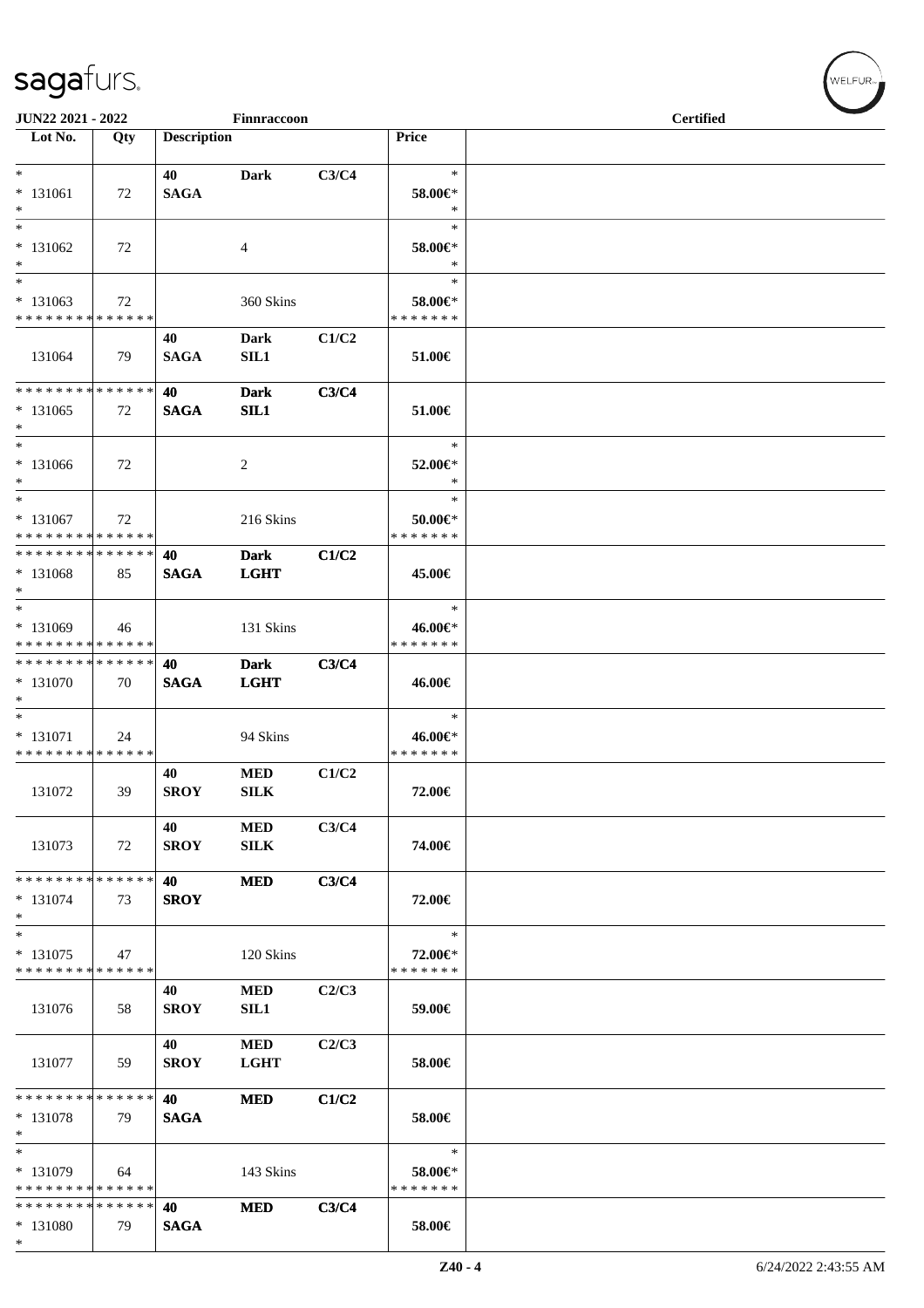| JUN22 2021 - 2022                                       |              |                    | Finnraccoon               |       |                                                | <b>Certified</b> |  |
|---------------------------------------------------------|--------------|--------------------|---------------------------|-------|------------------------------------------------|------------------|--|
| Lot No.                                                 | Qty          | <b>Description</b> |                           |       | Price                                          |                  |  |
| $*$<br>$* 131081$<br>* * * * * * * * * * * * * *        | 66           | 40<br><b>SAGA</b>  | <b>MED</b>                | C3/C4 | $\ast$<br>58.00€*<br>* * * * * * *             |                  |  |
| * * * * * * * * * * * * * *<br>* 131082<br>$*$          | 79           | 40<br><b>SAGA</b>  | <b>MED</b><br>SL1         | C1/C2 | 55.00€                                         |                  |  |
| $*$<br>* 131083<br>* * * * * * * * * * * * * *          | 47           |                    | 126 Skins                 |       | $\ast$<br>54.00€*<br>* * * * * * *             |                  |  |
| 131084                                                  | 61           | 40<br><b>SAGA</b>  | <b>MED</b><br><b>SIL1</b> | C3/C4 | 53.00€                                         |                  |  |
| * * * * * * * *<br>$* 131085$<br>$\ast$                 | ******<br>85 | 40<br><b>SAGA</b>  | <b>MED</b><br><b>LGHT</b> | C1/C2 | 44.00€                                         |                  |  |
| $\ast$<br>$* 131086$<br>* * * * * * * * * * * * * *     | 74           |                    | 159 Skins                 |       | $\ast$<br>44.00€*<br>* * * * * * *             |                  |  |
| * * * * * * * * * * * * * * *<br>* 131087<br>$*$<br>$*$ | 78           | 40<br><b>SAGA</b>  | <b>MED</b><br><b>LGHT</b> | C3/C4 | 46.00€                                         |                  |  |
| * 131088<br>* * * * * * * * * * * * * *                 | 24           |                    | 102 Skins                 |       | $\ast$<br>46.00€*<br>* * * * * * *             |                  |  |
| 131089                                                  | 47           | 40<br>IA           | <b>MED</b><br>RUM1        | C2/C3 | 55.00€                                         |                  |  |
| * * * * * * * * * * * * * *<br>* 131090<br>$*$          | 85           | 40<br>SI           | <b>MED</b><br>SIL1        | C1/C2 | 41.00€                                         |                  |  |
| $*$<br>* 131091<br>* * * * * * * * * * * * * *          | 63           |                    | 148 Skins                 |       | $\ast$<br>$(41.00\epsilon)$ *<br>* * * * * * * |                  |  |
| 131092                                                  | 73           | 40<br>SI           | <b>MED</b><br>SIL1        | C3/C4 | 42.00€                                         |                  |  |
| 131093                                                  | 66           | 40<br>SI           | <b>MED</b><br><b>LGHT</b> | C2/C3 | $(40.00\epsilon)$                              |                  |  |
| 131094                                                  | 71           | 40<br><b>SROY</b>  | <b>PALE</b>               | C1/C2 | 70.00€                                         |                  |  |
| 131095                                                  | 60           | 40<br><b>SROY</b>  | <b>PALE</b>               | C3/C4 | 72.00€                                         |                  |  |
| 131096                                                  | 59           | 40<br><b>SROY</b>  | <b>PALE</b><br>SIL1       | C2/C3 | 57.00€                                         |                  |  |
| * * * * * * * * * * * * * *<br>* 131097<br>$*$          | 79           | 40<br><b>SAGA</b>  | <b>PALE</b>               | C1/C2 | 54.00€                                         |                  |  |
| $*$<br>* 131098<br>* * * * * * * * * * * * * *          | 24           |                    | 103 Skins                 |       | $\ast$<br>56.00€*<br>* * * * * * *             |                  |  |
| * * * * * * * * * * * * * *<br>* 131099<br>$*$          | 79           | 40<br><b>SAGA</b>  | <b>PALE</b>               | C3/C4 | $60.00 \in$                                    |                  |  |
| $*$<br>$* 131100$<br>* * * * * * * * * * * * * *        | 65           |                    | 144 Skins                 |       | $\ast$<br>$60.00 \in$<br>* * * * * * *         |                  |  |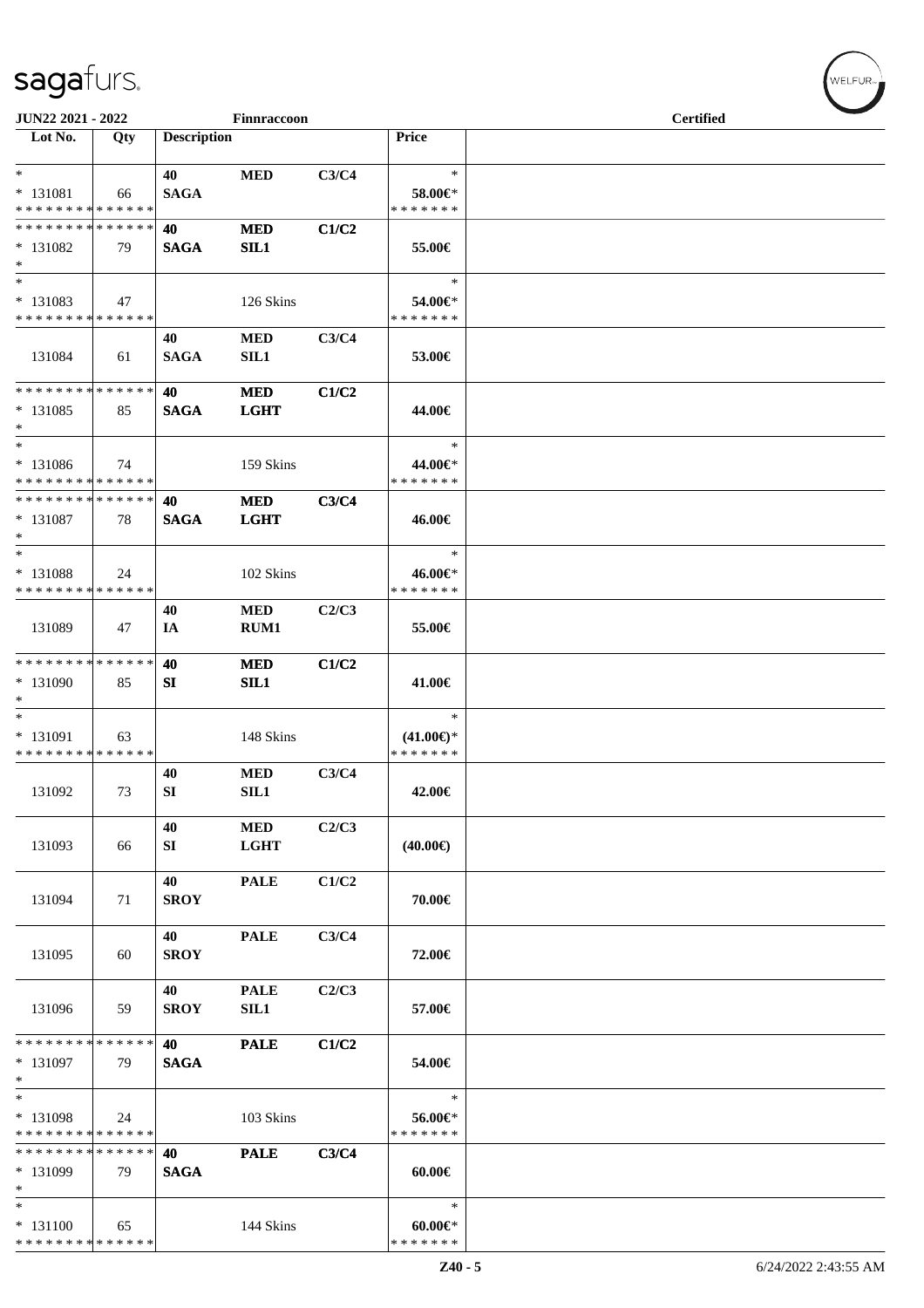| JUN22 2021 - 2022                             |     |                    | Finnraccoon            |       |                               | <b>Certified</b> |  |
|-----------------------------------------------|-----|--------------------|------------------------|-------|-------------------------------|------------------|--|
| Lot No.                                       | Qty | <b>Description</b> |                        |       | Price                         |                  |  |
|                                               |     |                    |                        |       |                               |                  |  |
| 131101                                        | 56  | 40<br><b>SAGA</b>  | <b>PALE</b><br>SIL1    | C1/C2 | 51.00€                        |                  |  |
| * * * * * * * * * * * * * *                   |     | 40                 | <b>PALE</b>            | C3/C4 |                               |                  |  |
| $* 131102$                                    | 73  | <b>SAGA</b>        | SL1                    |       | 54.00€                        |                  |  |
| $*$                                           |     |                    |                        |       |                               |                  |  |
| $\ast$                                        |     |                    |                        |       | $\ast$                        |                  |  |
| $* 131103$<br>* * * * * * * * * * * * * *     | 25  |                    | 98 Skins               |       | 53.00€*<br>* * * * * * *      |                  |  |
|                                               |     | 40                 | <b>PALE</b>            | C1/C2 |                               |                  |  |
| 131104                                        | 59  | <b>SAGA</b>        | <b>LGHT</b>            |       | 43.00€                        |                  |  |
| **************                                |     | 40                 | <b>PALE</b>            | C3/C4 |                               |                  |  |
| $* 131105$<br>$*$                             | 79  | <b>SAGA</b>        | <b>LGHT</b>            |       | 46.00€                        |                  |  |
| $\ast$                                        |     |                    |                        |       | $\ast$                        |                  |  |
| $* 131106$                                    | 30  |                    | 109 Skins              |       | 46.00€*<br>* * * * * * *      |                  |  |
| * * * * * * * * * * * * * *<br>************** |     | 40                 | <b>PALE</b>            | C1/C2 |                               |                  |  |
| $* 131107$<br>$\ast$                          | 85  | SI                 |                        |       | 45.00€                        |                  |  |
| $\ast$                                        |     |                    |                        |       | $\ast$                        |                  |  |
| $* 131108$<br>$*$                             | 78  |                    | 2                      |       | 45.00€*<br>$\ast$             |                  |  |
| $*$                                           |     |                    |                        |       | $\ast$                        |                  |  |
| * 131109<br>* * * * * * * * * * * * * *       | 41  |                    | 204 Skins              |       | 45.00€*<br>* * * * * * *      |                  |  |
| * * * * * * * * * * * * * *                   |     | 40                 | <b>PALE</b>            | C3/C4 |                               |                  |  |
| $* 131110$<br>$\ast$                          | 85  | <b>SI</b>          |                        |       | $(46.00\epsilon)$             |                  |  |
| $*$                                           |     |                    |                        |       | $\ast$                        |                  |  |
| $* 131111$                                    | 78  |                    | 2                      |       | $(46.00\epsilon)$ *           |                  |  |
| $\ast$<br>$*$                                 |     |                    |                        |       | $\ast$                        |                  |  |
| $* 131112$                                    | 60  |                    | 223 Skins              |       | $\ast$<br>$(46.00\epsilon)$ * |                  |  |
| * * * * * * * * * * * * * * *                 |     |                    |                        |       | * * * * * * *                 |                  |  |
| * * * * * * * * * * * * * *                   |     | 40                 | <b>PALE</b>            | C1/C2 |                               |                  |  |
| $* 131113$                                    | 85  | <b>SI</b>          | SL1                    |       | 42.00€                        |                  |  |
| $\ast$<br>$\ast$                              |     |                    |                        |       | $\ast$                        |                  |  |
| $* 131114$                                    | 50  |                    | 135 Skins              |       | 40.00€*                       |                  |  |
| * * * * * * * * * * * * * *                   |     |                    |                        |       | * * * * * * *                 |                  |  |
| 131115                                        | 77  | 40<br>SI           | <b>PALE</b><br>SL1     | C3/C4 | 42.00€                        |                  |  |
| * * * * * * * * * * * * * *                   |     | 40                 | <b>PALE</b>            | C2/C3 |                               |                  |  |
| $* 131116$<br>$\ast$                          | 91  | SI                 | <b>LGHT</b>            |       | (39.00)                       |                  |  |
| $\overline{\phantom{1}}$                      |     |                    |                        |       | $\ast$                        |                  |  |
| $* 131117$<br>* * * * * * * * * * * * * *     | 28  |                    | 119 Skins              |       | $(39.00€)$ *<br>* * * * * * * |                  |  |
| 131118                                        | 49  | 40<br><b>SAGA</b>  | $\bold{XP}$            | C1/C2 | 56.00€                        |                  |  |
|                                               |     | 40                 | $\bold{XP}$            | C3/C4 |                               |                  |  |
| 131119                                        | 64  | <b>SAGA</b>        |                        |       | 56.00€                        |                  |  |
| * * * * * * * * * * * * * *                   |     | 40                 | $\mathbf{X}\mathbf{P}$ | C2/C3 |                               |                  |  |
| $* 131120$<br>$\ast$                          | 85  | <b>SAGA</b>        | <b>LGHT</b>            |       | 43.00€                        |                  |  |

 $w$ ELFUR<sub>m</sub>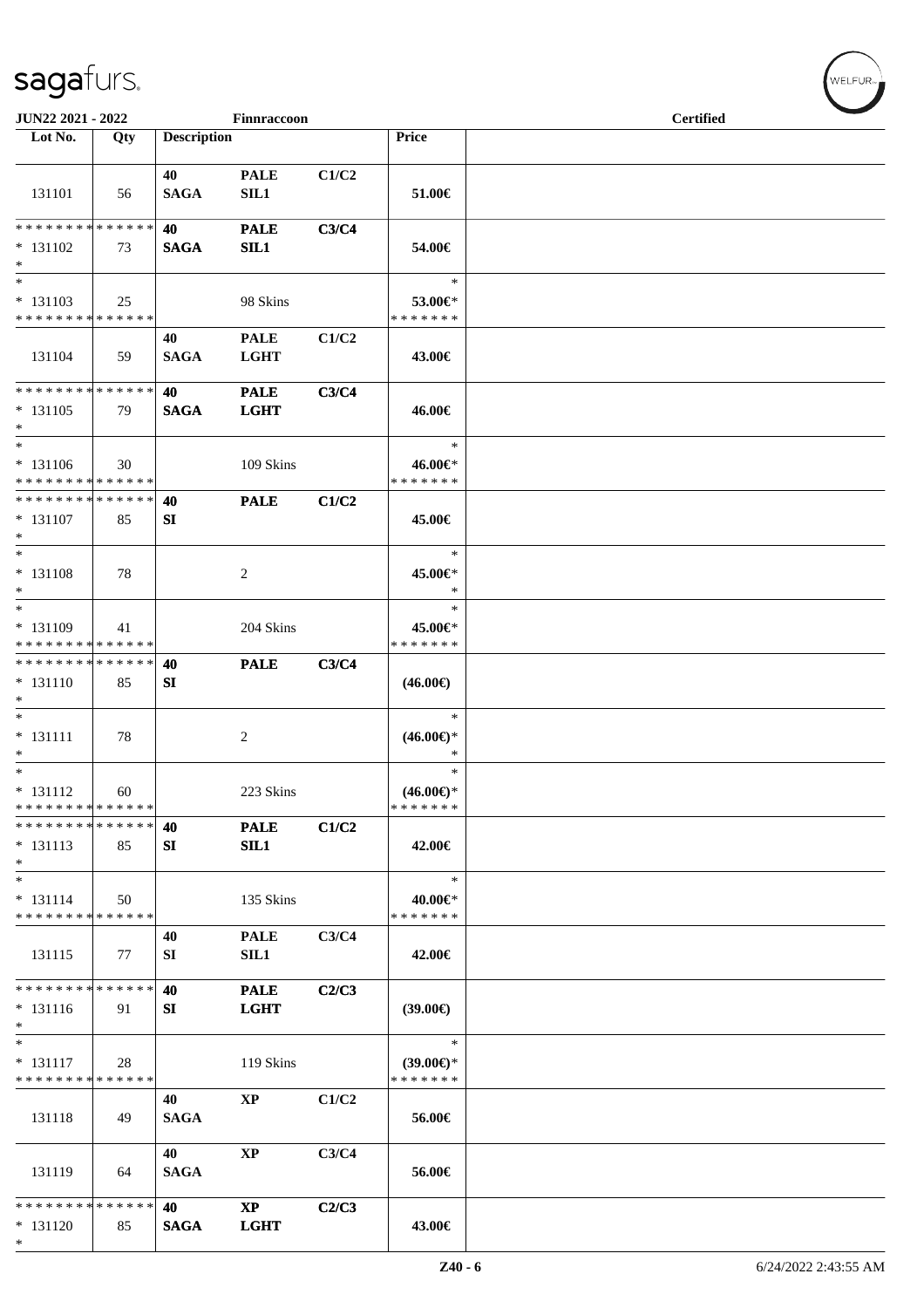| JUN22 2021 - 2022           |     |                    | Finnraccoon            |       |                     | <b>Certified</b> |  |
|-----------------------------|-----|--------------------|------------------------|-------|---------------------|------------------|--|
| Lot No.                     | Qty | <b>Description</b> |                        |       | <b>Price</b>        |                  |  |
| $\ast$                      |     | 40                 | $\mathbf{X}\mathbf{P}$ | C2/C3 | $\ast$              |                  |  |
| $* 131121$                  | 68  | <b>SAGA</b>        | <b>LGHT</b>            |       | 43.00€*             |                  |  |
| **************              |     |                    |                        |       | * * * * * * *       |                  |  |
| **************              |     | 40                 | $\bold{XP}$            | C1/C2 |                     |                  |  |
| $* 131122$<br>$\ast$        | 85  | SI                 |                        |       | $(44.00\epsilon)$   |                  |  |
| $\ast$                      |     |                    |                        |       | $\ast$              |                  |  |
| $* 131123$                  | 42  |                    | 127 Skins              |       | $(44.00\epsilon)$ * |                  |  |
| **************              |     |                    |                        |       | * * * * * * *       |                  |  |
| **************              |     | 40                 | <b>XP</b>              | C3/C4 |                     |                  |  |
| $* 131124$                  | 85  | SI                 |                        |       | $(45.00\epsilon)$   |                  |  |
| $*$                         |     |                    |                        |       |                     |                  |  |
| $\ast$                      |     |                    |                        |       | $\ast$              |                  |  |
| $* 131125$                  | 78  |                    | 2                      |       | $(45.00\epsilon)$ * |                  |  |
| $\ast$                      |     |                    |                        |       | $\ast$              |                  |  |
| $\ast$                      |     |                    |                        |       | $*$                 |                  |  |
| $* 131126$                  | 36  |                    | 199 Skins              |       | $(45.00\epsilon)$ * |                  |  |
| * * * * * * * * * * * * * * |     |                    |                        |       | * * * * * * *       |                  |  |
|                             |     | 40                 | $\mathbf{X}\mathbf{P}$ | C2/C3 |                     |                  |  |
| 131127                      | 63  | SI                 | SL1                    |       | $(39.00\epsilon)$   |                  |  |
|                             |     | 40                 | 2XP                    | C1/C2 |                     |                  |  |
| 131128                      | 57  | SI                 |                        |       | $(43.00\epsilon)$   |                  |  |
|                             |     |                    |                        |       |                     |                  |  |
|                             |     | 40                 | 2XP                    | C3/C4 |                     |                  |  |
| 131129                      | 80  | SI                 |                        |       | $(44.00\epsilon)$   |                  |  |
|                             |     |                    |                        |       |                     |                  |  |

 $(\forall ELFUR_{\approx})$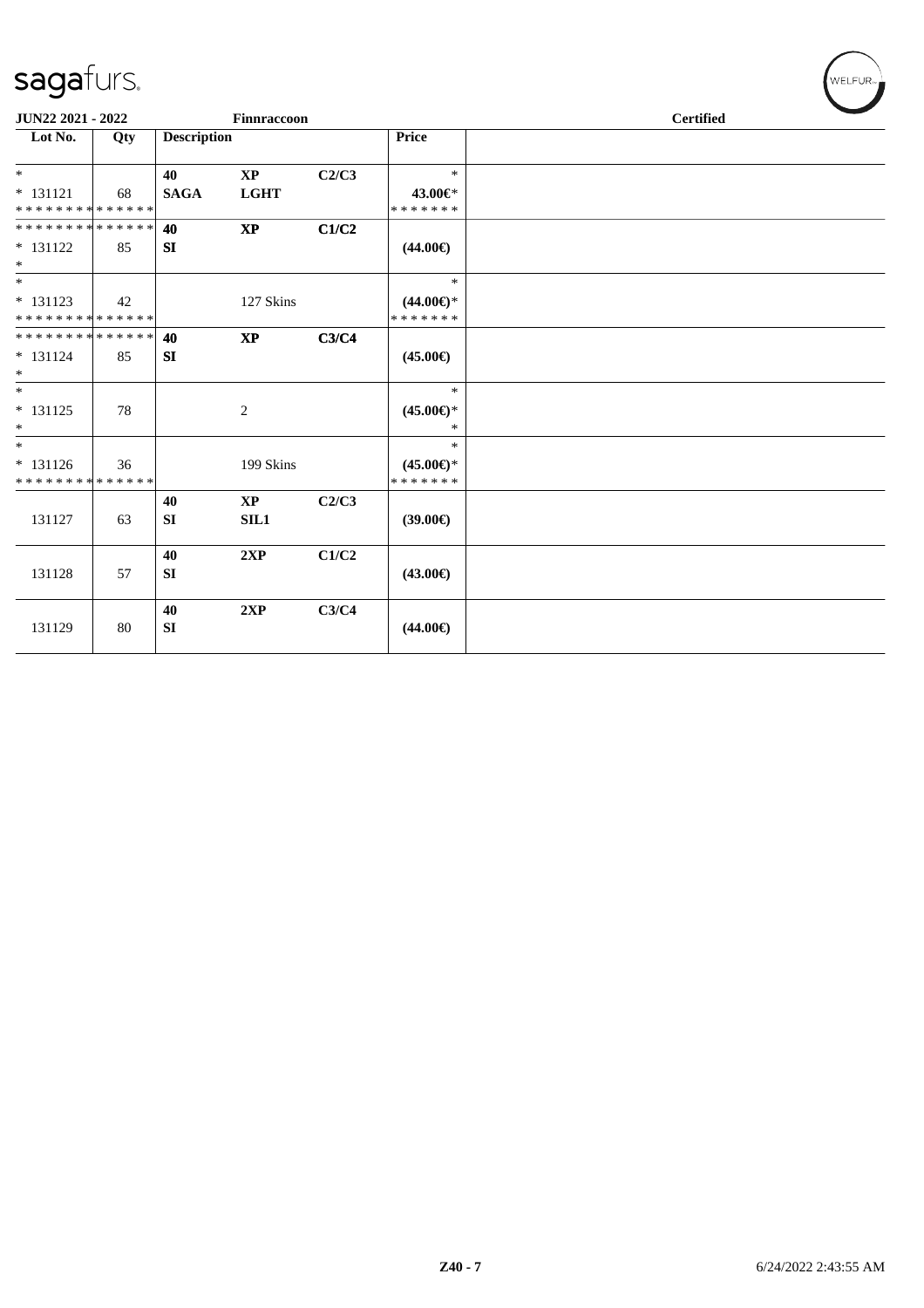| JUN22 2021 - 2022                                    |     |                                | Finnraccoon                                                                                                                                                                                                                                   |       |                                    | <b>Certified</b> |
|------------------------------------------------------|-----|--------------------------------|-----------------------------------------------------------------------------------------------------------------------------------------------------------------------------------------------------------------------------------------------|-------|------------------------------------|------------------|
| Lot No.                                              | Qty | <b>Description</b>             |                                                                                                                                                                                                                                               |       | Price                              |                  |
| **************<br>$* 131201$<br>$\ast$               | 79  | 30 <sub>o</sub><br><b>SROY</b> | $2\mathbf{X}\mathbf{D}$                                                                                                                                                                                                                       | C2/C3 | 52.00€                             |                  |
| $\ast$<br>$* 131202$<br>* * * * * * * * * * * * * *  | 41  |                                | 120 Skins                                                                                                                                                                                                                                     |       | $\ast$<br>52.00€*<br>* * * * * * * |                  |
| ******** <mark>******</mark><br>$* 131203$<br>$\ast$ | 85  | 30<br><b>SAGA</b>              | $2\mathbf{X}\mathbf{D}$                                                                                                                                                                                                                       | C2/C3 | 43.00€                             |                  |
| $\ast$<br>$* 131204$<br>$\ast$                       | 78  |                                | $\overline{2}$                                                                                                                                                                                                                                |       | $\ast$<br>43.00€*<br>$\ast$        |                  |
| $\ast$<br>$* 131205$<br>* * * * * * * * * * * * * *  | 59  |                                | 222 Skins                                                                                                                                                                                                                                     |       | $\ast$<br>43.00€*<br>* * * * * * * |                  |
| 131206                                               | 101 | 30<br>SI                       | 2XD                                                                                                                                                                                                                                           | C2/C3 | $(34.00\epsilon)$                  |                  |
| **************<br>$* 131207$<br>$*$                  | 79  | 30<br><b>SROY</b>              | $\mathbf{X}\mathbf{D}$<br><b>SILK</b>                                                                                                                                                                                                         | C1/C2 | 56.00€                             |                  |
| $\ast$<br>* 131208<br>* * * * * * * * * * * * * *    | 76  |                                | 155 Skins                                                                                                                                                                                                                                     |       | $\ast$<br>56.00€*<br>* * * * * * * |                  |
| **************<br>* 131209<br>$*$                    | 79  | 30<br><b>SROY</b>              | $\mathbf{X}\mathbf{D}$<br><b>SILK</b>                                                                                                                                                                                                         | C1/C2 | 56.00€                             |                  |
| $*$<br>$* 131210$<br>* * * * * * * * * * * * * *     | 52  |                                | 131 Skins                                                                                                                                                                                                                                     |       | $\ast$<br>56.00€*<br>* * * * * * * |                  |
| * * * * * * * * * * * * * *<br>$* 131211$<br>$\ast$  | 79  | 30<br><b>SROY</b>              | XD and the set of the set of the set of the set of the set of the set of the set of the set of the set of the set of the set of the set of the set of the set of the set of the set of the set of the set of the set of the se<br><b>SILK</b> | C3/C4 | 58.00€                             |                  |
| $*$<br>$* 131212$<br>$\ast$                          | 53  |                                | $\overline{c}$                                                                                                                                                                                                                                |       | $\ast$<br>58.00€*<br>$\ast$        |                  |
| $\ast$<br>$* 131213$<br>* * * * * * * * * * * * * *  | 24  |                                | 156 Skins                                                                                                                                                                                                                                     |       | $\ast$<br>58.00€*<br>* * * * * * * |                  |
| * * * * * * * * * * * * * *<br>$* 131214$<br>$*$ $-$ | 79  | 30 <sub>o</sub><br><b>SROY</b> | <b>XD</b>                                                                                                                                                                                                                                     | C1/C2 | 54.00€                             |                  |
| $*$<br>$* 131215$<br>* * * * * * * * * * * * * *     | 50  |                                | 129 Skins                                                                                                                                                                                                                                     |       | $\ast$<br>54.00€*<br>* * * * * * * |                  |
| * * * * * * * * * * * * * *<br>$* 131216$<br>$*$     | 72  | 30<br><b>SROY</b>              | <b>XD</b>                                                                                                                                                                                                                                     | C3/C4 | 64.00€                             |                  |
| $*$<br>$* 131217$<br>$\ast$                          | 72  |                                | 2                                                                                                                                                                                                                                             |       | $\ast$<br>$64.00 \in$<br>$\ast$    |                  |
| $*$<br>$* 131218$<br>$\ast$                          | 72  |                                | 3                                                                                                                                                                                                                                             |       | $\ast$<br>$62.00 \in$<br>$\ast$    |                  |
| $\ast$<br>* 131219<br>$\ast$                         | 72  |                                | 4                                                                                                                                                                                                                                             |       | $\ast$<br>$62.00 \in$ *<br>$\ast$  |                  |
| $\ast$<br>$* 131220$<br>$\ast$                       | 72  |                                | 5                                                                                                                                                                                                                                             |       | $\ast$<br>56.00€*<br>$\ast$        |                  |

WELFUR<sub><sup>N</sub></sub></sub></sup>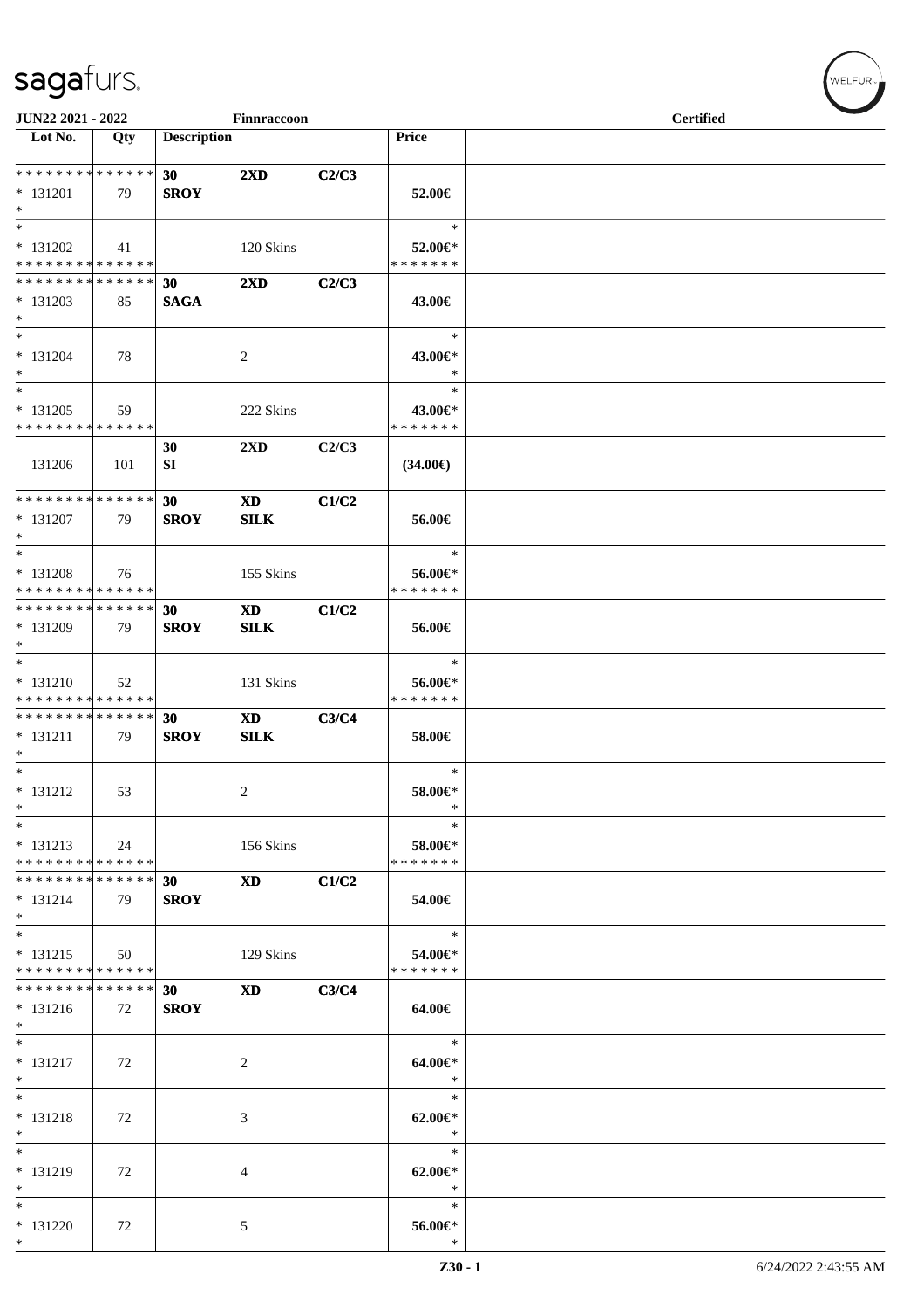| <b>JUN22 2021 - 2022</b>                          |     |                                             | Finnraccoon |                                                 | <b>Certified</b> |
|---------------------------------------------------|-----|---------------------------------------------|-------------|-------------------------------------------------|------------------|
| $\overline{\phantom{1}}$ Lot No.                  | Qty | <b>Description</b>                          |             | Price                                           |                  |
| $*$<br>$* 131221$<br>* * * * * * * * * * * * * *  | 48  | 30 <sub>1</sub><br><b>XD</b><br><b>SROY</b> |             | $\ast$<br>C3/C4<br>$56.00 \in$<br>* * * * * * * |                  |
| ******** <mark>******</mark><br>$* 131222$<br>$*$ | 85  | $\mathbf{X}\mathbf{D}$<br>30<br><b>SAGA</b> |             | C1/C2<br>44.00€                                 |                  |
| $\overline{\ast}$<br>$* 131223$<br>$*$            | 78  | $\overline{2}$                              |             | $\ast$<br>44.00€*<br>$\ast$                     |                  |
| $*$<br>$* 131224$<br>$*$                          | 78  | $\mathfrak{Z}$                              |             | $\ast$<br>44.00€*<br>$\ast$                     |                  |
| $*$<br>$* 131225$<br>$*$                          | 78  | $\overline{4}$                              |             | $\ast$<br>44.00€*<br>$\ast$                     |                  |
| $*$<br>$* 131226$<br>$*$                          | 78  | 5                                           |             | $\ast$<br>$(44.00\epsilon)$ *<br>$\ast$         |                  |
| $*$<br>$* 131227$<br>$*$                          | 78  | $\sqrt{6}$                                  |             | $\ast$<br>$(44.00\epsilon)$ *<br>$\ast$         |                  |
| $* 131228$<br>$*$                                 | 78  | $\boldsymbol{7}$                            |             | $\ast$<br>$(44.00\epsilon)$ *<br>$\ast$         |                  |
| $*$<br>* 131229<br>$*$                            | 78  | $8\,$                                       |             | $\ast$<br>$(44.00ε)$ *<br>$\ast$                |                  |
| $* 131230$<br>$*$                                 | 78  | 9                                           |             | $\ast$<br>$(44.00ε)$ *<br>$\ast$                |                  |
| $*$<br>$* 131231$<br>$*$                          | 78  | 10                                          |             | $\ast$<br>$(44.00ε)$ *<br>$\ast$                |                  |
| $*$<br>* 131232<br>$*$                            | 78  | 11                                          |             | $\ast$<br>$(44.00\epsilon)$ *<br>$\ast$         |                  |
| $*$<br>$* 131233$<br>$*$                          | 78  | 12                                          |             | $\ast$<br>$(44.00ε)$ *<br>$\ast$                |                  |
| $* 131234$<br>$*$                                 | 78  | 13                                          |             | $\ast$<br>$(44.00\epsilon)$ *<br>$\ast$         |                  |
| $*$<br>$* 131235$<br>$*$                          | 78  | 14                                          |             | $\ast$<br>$(44.00ε)$ *<br>$\ast$                |                  |
| $* 131236$<br>* * * * * * * * * * * * * * *       | 62  |                                             | 1161 Skins  | $\ast$<br>$(44.00\epsilon)$ *<br>*******        |                  |
| * * * * * * * * * * * * * * *<br>* 131237<br>$*$  | 85  | <b>XD</b><br>30<br><b>SAGA</b>              |             | C3/C4<br>45.00€                                 |                  |
| $*$<br>* 131238<br>$*$                            | 78  | 2                                           |             | $\ast$<br>45.00€*<br>$\ast$                     |                  |
| $*$<br>* 131239<br>$*$                            | 78  | 3                                           |             | $\ast$<br>45.00€*<br>$\ast$                     |                  |
| $*$<br>$* 131240$<br>$*$                          | 78  | 4                                           |             | $\ast$<br>45.00€*<br>$\ast$                     |                  |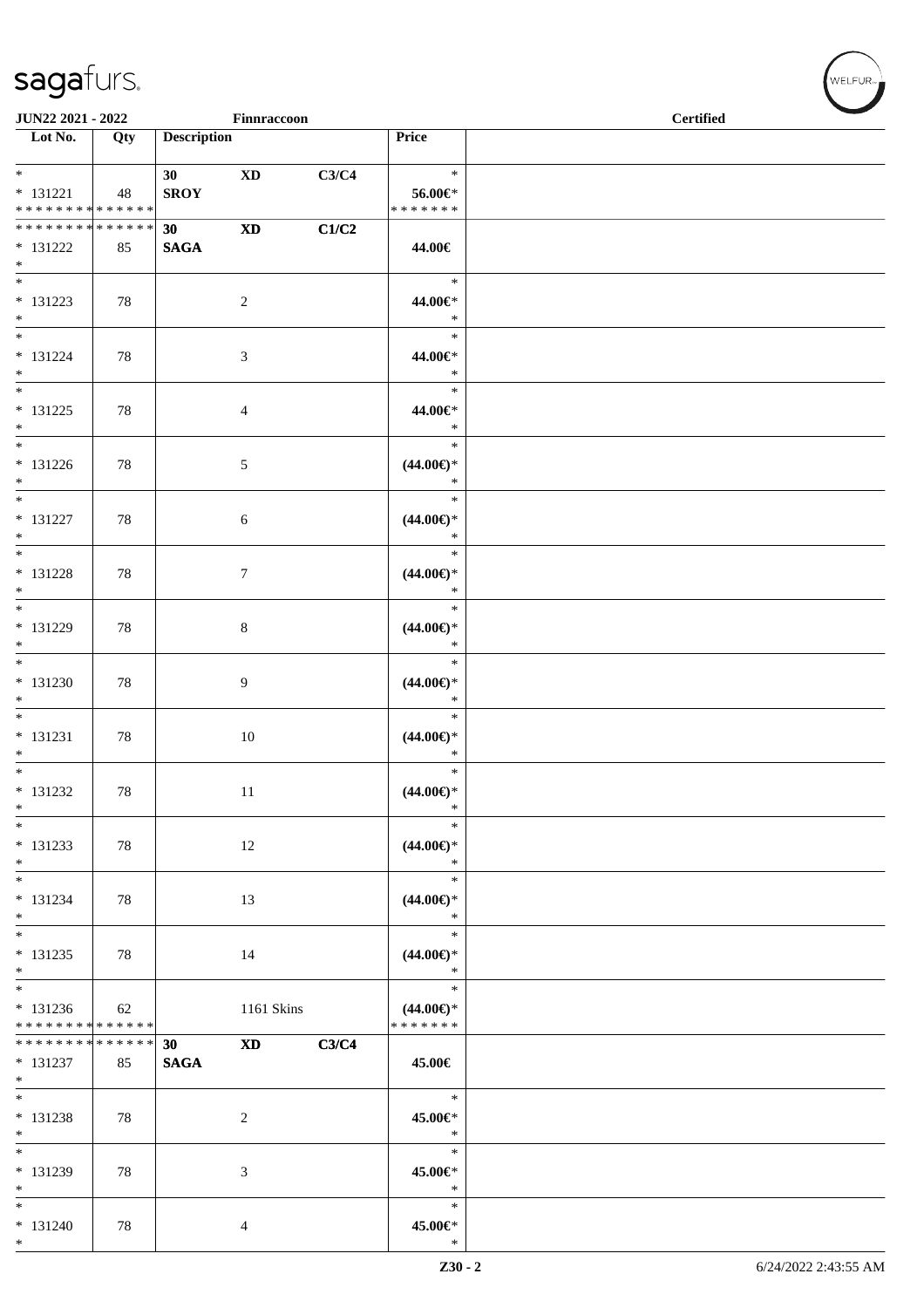| JUN22 2021 - 2022<br>Finnraccoon                            |     |                                |                               |                      |                                      | <b>Certified</b> |  |  |  |
|-------------------------------------------------------------|-----|--------------------------------|-------------------------------|----------------------|--------------------------------------|------------------|--|--|--|
| $\overline{\phantom{1}}$ Lot No.                            | Qty | <b>Description</b>             |                               |                      | Price                                |                  |  |  |  |
|                                                             |     |                                |                               |                      |                                      |                  |  |  |  |
| $*$<br>$* 131241$                                           | 78  | 30 <sup>1</sup><br><b>SAGA</b> | <b>XD</b>                     | C3/C4                | $\ast$<br>45.00€*                    |                  |  |  |  |
| $\ast$                                                      |     |                                |                               |                      | $\ast$                               |                  |  |  |  |
| $\ast$                                                      |     |                                |                               |                      | $\ast$                               |                  |  |  |  |
| $* 131242$                                                  | 31  |                                | 428 Skins                     |                      | 48.00€*                              |                  |  |  |  |
| * * * * * * * * * * * * * *<br>**************               |     | 30                             | $\mathbf{X}\mathbf{D}$        | C1/C2                | * * * * * * *                        |                  |  |  |  |
| $* 131243$                                                  | 85  | <b>SAGA</b>                    | SL1                           |                      | 40.00€                               |                  |  |  |  |
| $\ast$                                                      |     |                                |                               |                      |                                      |                  |  |  |  |
| $\overline{\phantom{a}^*}$                                  |     |                                |                               |                      | $\ast$                               |                  |  |  |  |
| $* 131244$<br>$\ast$                                        | 78  |                                | $\overline{2}$                |                      | 40.00€*<br>$\ast$                    |                  |  |  |  |
| $\overline{\phantom{a}^*}$                                  |     |                                |                               |                      | $\ast$                               |                  |  |  |  |
| $* 131245$                                                  | 66  |                                | 229 Skins                     |                      | 40.00€*                              |                  |  |  |  |
| * * * * * * * * * * * * * *<br>******** <mark>******</mark> |     | 30                             | $\mathbf{X}\mathbf{D}$        | C3/C4                | * * * * * * *                        |                  |  |  |  |
| $* 131246$                                                  | 85  | <b>SAGA</b>                    | SL1                           |                      | 39.00€                               |                  |  |  |  |
| $*$                                                         |     |                                |                               |                      |                                      |                  |  |  |  |
| $\ast$<br>$* 131247$                                        |     |                                |                               |                      | $\ast$<br>39.00€*                    |                  |  |  |  |
| * * * * * * * * * * * * * *                                 | 82  |                                | 167 Skins                     |                      | * * * * * * *                        |                  |  |  |  |
| **************                                              |     | 30 <sup>°</sup>                | $\mathbf{X}\mathbf{D}$        | C1/C2                |                                      |                  |  |  |  |
| $* 131248$                                                  | 91  | <b>SAGA</b>                    | <b>LGHT</b>                   |                      | 35.00€                               |                  |  |  |  |
| $*$<br>$*$                                                  |     |                                |                               |                      | $\ast$                               |                  |  |  |  |
| * 131249                                                    | 84  |                                | 2                             |                      | 35.00€*                              |                  |  |  |  |
| $\ast$                                                      |     |                                |                               |                      | $\ast$                               |                  |  |  |  |
| $*$<br>* 131250                                             | 84  |                                |                               |                      | $\ast$<br>37.00€*                    |                  |  |  |  |
| $\ast$                                                      |     |                                | 3                             |                      | $\ast$                               |                  |  |  |  |
| $\ast$                                                      |     |                                |                               |                      | $\ast$                               |                  |  |  |  |
| $* 131251$                                                  | 83  |                                | 342 Skins                     |                      | 37.00€*<br>* * * * * * *             |                  |  |  |  |
| * * * * * * * * * * * * * *<br>* * * * * * * * * * * * * *  |     | 30                             | <b>XD</b>                     | C1/C2                |                                      |                  |  |  |  |
| $* 131252$                                                  | 91  | SI                             |                               |                      | 34.00€                               |                  |  |  |  |
| $\ast$                                                      |     |                                |                               |                      |                                      |                  |  |  |  |
| $\ast$<br>$* 131253$                                        | 84  |                                | $\overline{c}$                |                      | $\ast$<br>34.00€*                    |                  |  |  |  |
| $\ast$                                                      |     |                                |                               |                      | $\ast$                               |                  |  |  |  |
| $\ast$                                                      |     |                                |                               |                      | $\ast$                               |                  |  |  |  |
| $* 131254$<br>* * * * * * * * * * * * * *                   | 87  |                                | 262 Skins                     |                      | $(34.00\epsilon)$ *<br>* * * * * * * |                  |  |  |  |
|                                                             |     | 30                             | <b>XD</b>                     | C3/C4                |                                      |                  |  |  |  |
| 131255                                                      | 82  | ${\bf SI}$                     | <b>LGHT</b>                   |                      | $(30.00\epsilon)$                    |                  |  |  |  |
|                                                             |     |                                |                               |                      |                                      |                  |  |  |  |
| 131256                                                      | 80  | 30<br>IB                       | <b>XD</b><br>RUM <sub>2</sub> | C1/C2                | 29.00€                               |                  |  |  |  |
|                                                             |     |                                |                               |                      |                                      |                  |  |  |  |
| * * * * * * * * * * * * * *                                 |     | 30                             | XD/DK                         | C1/C2                |                                      |                  |  |  |  |
| $* 131257$<br>$\ast$                                        | 73  | <b>SROY</b>                    | SLK                           | <b>HEAV</b>          | 68.00€                               |                  |  |  |  |
| $\ast$                                                      |     |                                |                               |                      | $\ast$                               |                  |  |  |  |
| $* 131258$                                                  | 50  |                                | 123 Skins                     |                      | $68.00 \in$                          |                  |  |  |  |
| * * * * * * * * * * * * * *<br>* * * * * * * * * * * * * *  |     |                                |                               |                      | * * * * * * *                        |                  |  |  |  |
| * 131259                                                    | 55  | 30<br><b>SROY</b>              | XD/DK<br><b>SILK</b>          | C3/C4<br><b>HEAV</b> | 62.00€                               |                  |  |  |  |
| $\ast$                                                      |     |                                |                               |                      |                                      |                  |  |  |  |
| $\ast$                                                      |     |                                |                               |                      | $\ast$                               |                  |  |  |  |
| $* 131260$<br>* * * * * * * * * * * * * *                   | 24  |                                | 79 Skins                      |                      | $62.00 \in$<br>* * * * * * *         |                  |  |  |  |
|                                                             |     |                                |                               |                      |                                      |                  |  |  |  |

WELFUR-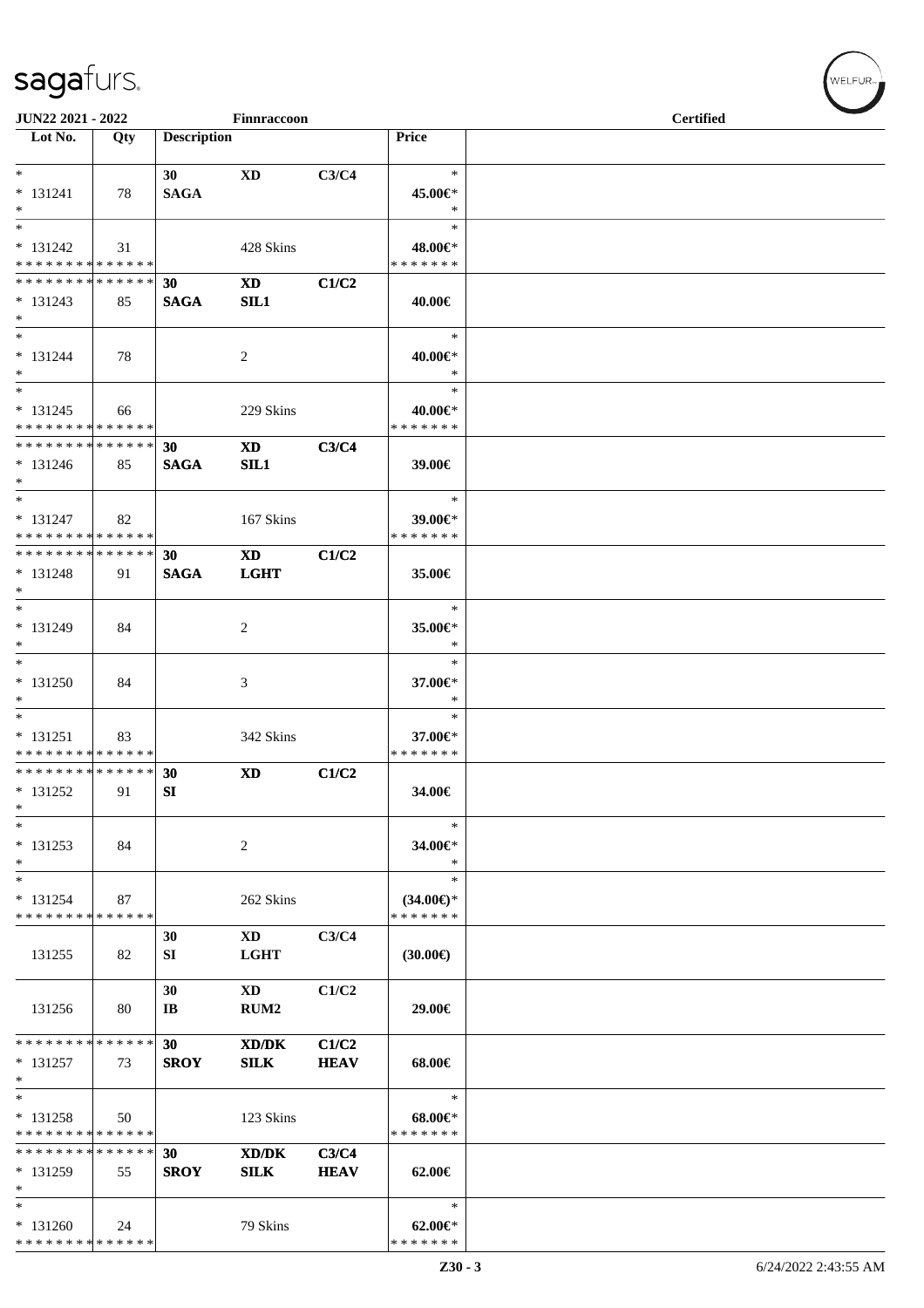| JUN22 2021 - 2022                                        |     |                    | Finnraccoon    |       |                                   | <b>Certified</b> |  |
|----------------------------------------------------------|-----|--------------------|----------------|-------|-----------------------------------|------------------|--|
| Lot No.                                                  | Qty | <b>Description</b> |                |       | Price                             |                  |  |
|                                                          |     |                    |                |       |                                   |                  |  |
| * * * * * * * * * * * * * *                              |     | 30 <sup>°</sup>    | <b>Dark</b>    | C1/C2 |                                   |                  |  |
| $* 131261$<br>$\ast$                                     | 79  | <b>SROY</b>        | <b>SILK</b>    |       | 58.00€                            |                  |  |
| $\ast$                                                   |     |                    |                |       | $\ast$                            |                  |  |
| $* 131262$                                               | 72  |                    | $\overline{c}$ |       | 58.00€*                           |                  |  |
| $\ast$                                                   |     |                    |                |       | $\ast$                            |                  |  |
| $*$                                                      |     |                    |                |       | $\ast$                            |                  |  |
| $* 131263$<br>* * * * * * * * * * * * * *                | 38  |                    | 189 Skins      |       | 58.00€*<br>* * * * * * *          |                  |  |
| **************                                           |     | 30                 | <b>Dark</b>    | C1/C2 |                                   |                  |  |
| $* 131264$                                               | 79  | <b>SROY</b>        | <b>SILK</b>    |       | 66.00€                            |                  |  |
| $*$                                                      |     |                    |                |       |                                   |                  |  |
| $\overline{\ast}$                                        |     |                    |                |       | $\ast$                            |                  |  |
| $* 131265$<br>* * * * * * * * * * * * * *                | 55  |                    | 134 Skins      |       | $66.00 \text{E}$<br>* * * * * * * |                  |  |
| **************                                           |     | 30                 | <b>Dark</b>    | C3/C4 |                                   |                  |  |
| * 131266                                                 | 79  | <b>SROY</b>        | <b>SILK</b>    |       | $60.00 \in$                       |                  |  |
| $*$                                                      |     |                    |                |       |                                   |                  |  |
| $\ast$                                                   |     |                    |                |       | $\ast$                            |                  |  |
| $* 131267$<br>* * * * * * * * * * * * * *                | 50  |                    | 129 Skins      |       | $60.00 \in$ *<br>* * * * * * *    |                  |  |
| * * * * * * * * * * * * * *                              |     | 30                 | <b>Dark</b>    | C3/C4 |                                   |                  |  |
| $* 131268$                                               | 79  | <b>SROY</b>        | <b>SILK</b>    |       | 60.00€                            |                  |  |
| $*$                                                      |     |                    |                |       |                                   |                  |  |
| $*$                                                      |     |                    |                |       | $\ast$                            |                  |  |
| * 131269<br>* * * * * * * * * * * * * *                  | 67  |                    | 146 Skins      |       | $60.00 \in$<br>* * * * * * *      |                  |  |
| * * * * * * * * * * * * * *                              |     | 30                 | <b>Dark</b>    | C1/C2 |                                   |                  |  |
| * 131270                                                 | 79  | <b>SROY</b>        |                |       | 56.00€                            |                  |  |
| $\ast$                                                   |     |                    |                |       |                                   |                  |  |
| $\ast$<br>$* 131271$                                     |     |                    |                |       | $\ast$                            |                  |  |
| $*$                                                      | 72  |                    | $\overline{c}$ |       | 56.00€*<br>$\ast$                 |                  |  |
| $*$                                                      |     |                    |                |       | $\ast$                            |                  |  |
| $* 131272$                                               | 72  |                    | 3              |       | 56.00€*                           |                  |  |
| $\ast$<br>$\ast$                                         |     |                    |                |       | $\ast$<br>$\ast$                  |                  |  |
| * 131273                                                 | 73  |                    | 296 Skins      |       | 56.00€*                           |                  |  |
| * * * * * * * * * * * * * *                              |     |                    |                |       | * * * * * * *                     |                  |  |
| * * * * * * * * * * * * * *                              |     | 30                 | <b>Dark</b>    | C3/C4 |                                   |                  |  |
| $* 131274$                                               | 72  | <b>SROY</b>        |                |       | 68.00€                            |                  |  |
| $\ast$<br>$*$                                            |     |                    |                |       | $\ast$                            |                  |  |
| * 131275                                                 | 72  |                    | 2              |       | $68.00 \in$                       |                  |  |
| $\ast$                                                   |     |                    |                |       | $\ast$                            |                  |  |
| $\ast$                                                   |     |                    |                |       | $\ast$                            |                  |  |
| $* 131276$<br>* * * * * * * * <mark>* * * * * * *</mark> | 72  |                    | 216 Skins      |       | $68.00 \in$<br>* * * * * * *      |                  |  |
|                                                          |     | 30                 | <b>Dark</b>    | C1/C2 |                                   |                  |  |
| 131277                                                   | 71  | <b>SROY</b>        | SIL1           |       | 53.00€                            |                  |  |
|                                                          |     |                    |                |       |                                   |                  |  |
|                                                          |     | 30                 | <b>Dark</b>    | C3/C4 |                                   |                  |  |
| 131278                                                   | 61  | <b>SROY</b>        | SIL1           |       | 51.00€                            |                  |  |
|                                                          |     | 30                 | XD/DK          | C1/C2 |                                   |                  |  |
| 131279                                                   | 56  | <b>SROY</b>        | <b>LGHT</b>    |       | $(47.00\epsilon)$                 |                  |  |
|                                                          |     |                    |                |       |                                   |                  |  |
| * * * * * * * * * * * * * *                              |     | 30                 | <b>Dark</b>    | C1/C2 |                                   |                  |  |
| * 131280<br>$\ast$                                       | 85  | <b>SAGA</b>        |                |       | $(45.00\epsilon)$                 |                  |  |
|                                                          |     |                    |                |       |                                   |                  |  |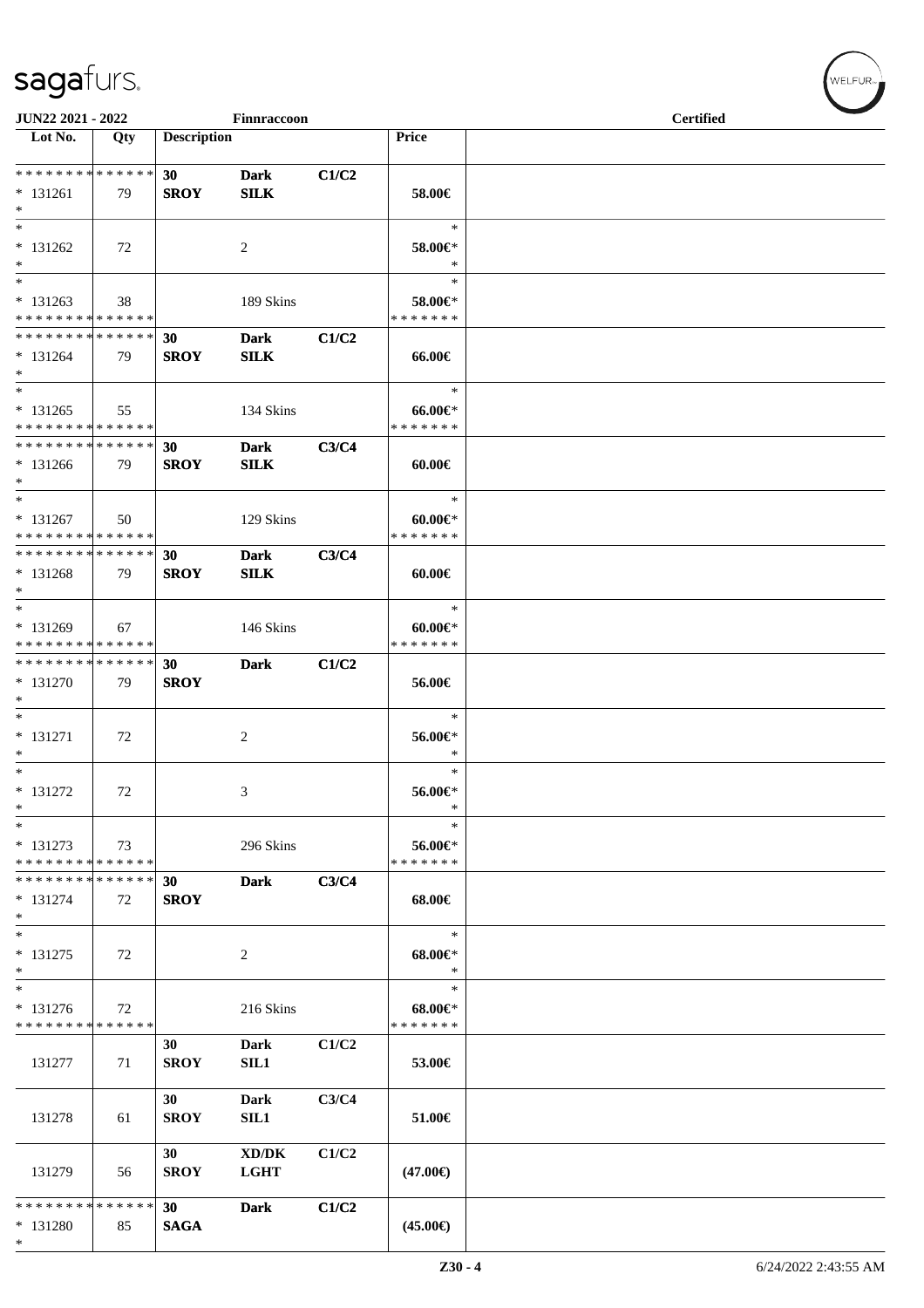| JUN22 2021 - 2022<br>Finnraccoon |     |                    |                |       |                          | <b>Certified</b> |
|----------------------------------|-----|--------------------|----------------|-------|--------------------------|------------------|
| $\overline{\phantom{1}}$ Lot No. | Qty | <b>Description</b> |                |       | Price                    |                  |
|                                  |     |                    |                |       |                          |                  |
| $*$                              |     | 30 <sup>1</sup>    | <b>Dark</b>    | C1/C2 | $\ast$                   |                  |
| $* 131281$                       | 78  | <b>SAGA</b>        |                |       | 45.00€*                  |                  |
| $*$                              |     |                    |                |       | $\ast$                   |                  |
| $\overline{\phantom{1}}$         |     |                    |                |       | $\ast$                   |                  |
| * 131282                         | 60  |                    | 3              |       | $(45.00\epsilon)$ *      |                  |
| $*$                              |     |                    |                |       | $\ast$                   |                  |
| $*$                              |     |                    |                |       | $\ast$                   |                  |
| * 131283                         | 25  |                    | 248 Skins      |       | $(45.00\epsilon)$ *      |                  |
| * * * * * * * * * * * * * * *    |     |                    |                |       | * * * * * * *            |                  |
| * * * * * * * * * * * * * * *    |     | 30                 | <b>Dark</b>    | C3/C4 |                          |                  |
| $* 131284$                       | 85  | <b>SAGA</b>        | SL1            |       | 42.00€                   |                  |
| $*$                              |     |                    |                |       |                          |                  |
|                                  |     |                    |                |       | $\ast$                   |                  |
| $* 131285$                       | 78  |                    |                |       | 44.00€*                  |                  |
| $*$                              |     |                    | $\overline{c}$ |       | $\ast$                   |                  |
| $*$                              |     |                    |                |       | $\ast$                   |                  |
| $* 131286$                       |     |                    |                |       | 42.00€*                  |                  |
| $*$                              | 78  |                    | 3              |       | $\ast$                   |                  |
| $*$                              |     |                    |                |       | $\ast$                   |                  |
| $* 131287$                       |     |                    |                |       |                          |                  |
| * * * * * * * * * * * * * *      | 80  |                    | 321 Skins      |       | 42.00€*<br>* * * * * * * |                  |
| ******** <mark>******</mark>     |     | 30                 |                | C1/C2 |                          |                  |
|                                  |     |                    | <b>Dark</b>    |       |                          |                  |
| * 131288<br>$*$                  | 91  | <b>SAGA</b>        | <b>LGHT</b>    |       | 38.00€                   |                  |
| $*$                              |     |                    |                |       | $\ast$                   |                  |
|                                  |     |                    |                |       |                          |                  |
| * 131289                         | 84  |                    | 2              |       | 38.00€*                  |                  |
| $*$<br>$*$                       |     |                    |                |       | $\ast$                   |                  |
|                                  |     |                    |                |       | $\ast$                   |                  |
| * 131290                         | 84  |                    | 3              |       | 38.00€*                  |                  |
| $*$<br>$\overline{\phantom{0}}$  |     |                    |                |       | $\ast$                   |                  |
|                                  |     |                    |                |       | $\ast$                   |                  |
| $* 131291$                       | 84  |                    | 4              |       | 39.00€*                  |                  |
| $*$                              |     |                    |                |       | $\ast$                   |                  |
| $*$                              |     |                    |                |       | $\ast$                   |                  |
| * 131292                         | 84  |                    | 5              |       | 39.00€*                  |                  |
| $\ast$                           |     |                    |                |       | $\ast$                   |                  |
| $*$                              |     |                    |                |       | $\ast$                   |                  |
| $* 131293$                       | 82  |                    | 509 Skins      |       | 39.00€*                  |                  |
| * * * * * * * * * * * * * *      |     |                    |                |       | * * * * * * *            |                  |
| * * * * * * * * * * * * * * *    |     | 30                 | <b>Dark</b>    | C3/C4 |                          |                  |
| * 131294                         | 91  | <b>SAGA</b>        | <b>LGHT</b>    |       | 38.00€                   |                  |
| $*$                              |     |                    |                |       |                          |                  |
| $*$                              |     |                    |                |       | $\ast$                   |                  |
| * 131295                         | 84  |                    | 2              |       | 39.00€*                  |                  |
| $*$                              |     |                    |                |       | $\ast$                   |                  |
| $*$                              |     |                    |                |       | $\ast$                   |                  |
| * 131296                         | 84  |                    | 3              |       | 38.00€*                  |                  |
| $\ast$                           |     |                    |                |       | $\ast$                   |                  |
| $\overline{\phantom{0}}$         |     |                    |                |       | $\ast$                   |                  |
| * 131297                         | 84  |                    | 4              |       | 39.00€*                  |                  |
| $*$                              |     |                    |                |       | $\ast$                   |                  |
| $*$                              |     |                    |                |       | $\ast$                   |                  |
| * 131298                         | 84  |                    | 5              |       | 38.00€*                  |                  |
| $*$                              |     |                    |                |       | $\ast$                   |                  |
| $*$                              |     |                    |                |       | $\ast$                   |                  |
| * 131299                         | 39  |                    | 466 Skins      |       | 39.00€*                  |                  |
| * * * * * * * * * * * * * *      |     |                    |                |       | * * * * * * *            |                  |
| * * * * * * * * * * * * * *      |     | 30                 | <b>Dark</b>    | C1/C2 |                          |                  |
| * 131300                         | 85  | IA                 | <b>RUM1</b>    |       | $(38.00\epsilon)$        |                  |
| $*$                              |     |                    |                |       |                          |                  |

 $w$ ELFUR-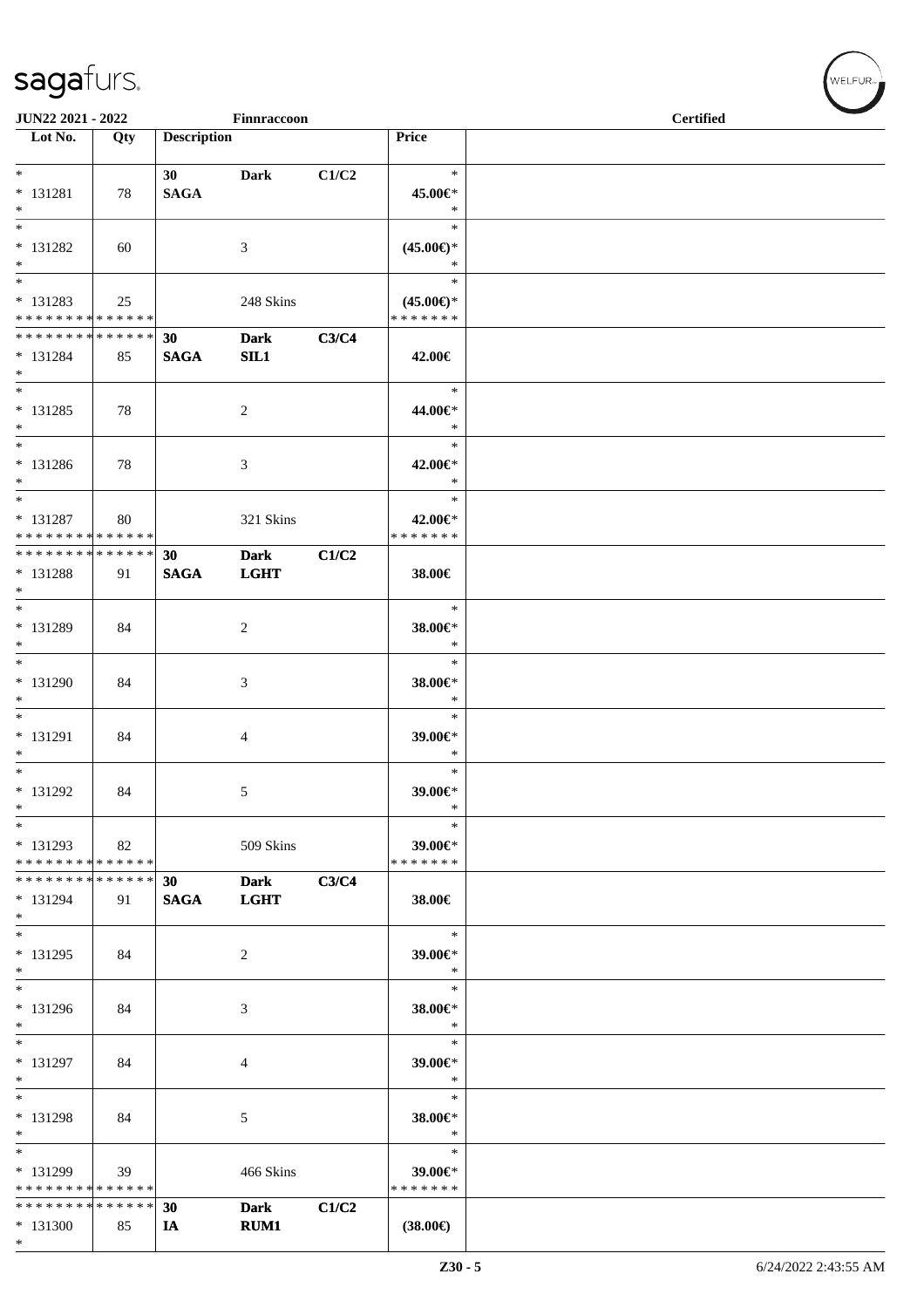| JUN22 2021 - 2022                                                        |                   |                    | Finnraccoon                |       |                                                | <b>Certified</b> |  |  |  |
|--------------------------------------------------------------------------|-------------------|--------------------|----------------------------|-------|------------------------------------------------|------------------|--|--|--|
| Lot No.                                                                  | Qty               | <b>Description</b> |                            |       | Price                                          |                  |  |  |  |
| $*$<br>* 131301<br>$*$                                                   | 78                | 30<br>IA           | <b>Dark</b><br>RUM1        | C1/C2 | $\ast$<br>$(38.00\epsilon)$ *<br>$\ast$        |                  |  |  |  |
| $*$<br>$* 131302$<br>* * * * * * * * * * * * * *                         | 78                |                    | 241 Skins                  |       | $\ast$<br>$(38.00\epsilon)$ *<br>* * * * * * * |                  |  |  |  |
| * * * * * * * * * * * * * *<br>$*131303$<br>$*$                          | 85                | 30<br>IA           | <b>Dark</b><br>RUM1        | C3/C4 | 43.00€                                         |                  |  |  |  |
| $*$<br>$* 131304$<br>* * * * * * * * * * * * * * *                       | 78                |                    | 163 Skins                  |       | $\ast$<br>45.00€*<br>* * * * * * *             |                  |  |  |  |
| * * * * * * * * * * * * * *<br>$*131305$<br>$*$                          | 91                | 30<br>SI           | <b>Dark</b>                | C1/C2 | 35.00€                                         |                  |  |  |  |
| $*$<br>$* 131306$<br>$*$<br>$*$                                          | 84                |                    | 2                          |       | $\ast$<br>35.00€*<br>$\ast$<br>$\ast$          |                  |  |  |  |
| * 131307<br>$*$<br>$\ast$                                                | 84                |                    | 3                          |       | $(35.00\epsilon)$ *<br>$\ast$<br>$\ast$        |                  |  |  |  |
| * 131308<br>* * * * * * * * * * * * * *<br>* * * * * * * * * * * * * * * | 85                |                    | 344 Skins                  |       | 35.00€*<br>* * * * * * *                       |                  |  |  |  |
| * 131309<br>$*$<br>$*$                                                   | 91                | 30<br>SI           | <b>Dark</b>                | C3/C4 | $(36.00\epsilon)$<br>$\ast$                    |                  |  |  |  |
| $* 131310$<br>$*$<br>$*$                                                 | 84                |                    | 2                          |       | $(36.00\epsilon)$ *<br>$\ast$<br>$\ast$        |                  |  |  |  |
| $* 131311$<br>$*$<br>$*$                                                 | 84                |                    | 3                          |       | $(36.00\epsilon)$ *<br>$\ast$                  |                  |  |  |  |
| $* 131312$<br>$\ast$<br>$*$                                              | 66                |                    | 4                          |       | $(36.00\epsilon)$ *<br>$\ast$<br>$\ast$        |                  |  |  |  |
| $* 131313$<br>* * * * * * * * * * * * * *<br>* * * * * * * *             | 26<br>* * * * * * | 30                 | 351 Skins<br><b>Dark</b>   | C1/C2 | $(36.00\epsilon)$ *<br>* * * * * * *           |                  |  |  |  |
| $* 131314$<br>$*$<br>$*$                                                 | 91                | SI                 | SL1                        |       | 34.00€<br>$\ast$                               |                  |  |  |  |
| $* 131315$<br>* * * * * * * * * * * * * *                                | 75                | 30                 | 166 Skins<br>Dark          | C1/C2 | 34.00€*<br>* * * * * * *                       |                  |  |  |  |
| 131316                                                                   | 56                | SI<br>30           | <b>LGHT</b><br><b>Dark</b> | C3/C4 | $(30.00\epsilon)$                              |                  |  |  |  |
| 131317<br>* * * * * * * * * * * * * *                                    | 96                | SI<br>30           | <b>LGHT</b><br><b>Dark</b> | C2/C3 | 31.00€                                         |                  |  |  |  |
| $* 131318$<br>$*$<br>$*$                                                 | 91                | $\mathbf{I}$       | <b>RUM2</b>                |       | 29.50€<br>$\ast$                               |                  |  |  |  |
| * 131319<br>* * * * * * * * * * * * * *<br>* * * * * * * * * * * * * *   | 46                | 30                 | 137 Skins<br><b>MED</b>    | C1/C2 | $30.00 \in$ *<br>* * * * * * *                 |                  |  |  |  |
| $*131320$<br>$*$                                                         | 79                | <b>SROY</b>        |                            |       | 56.00€                                         |                  |  |  |  |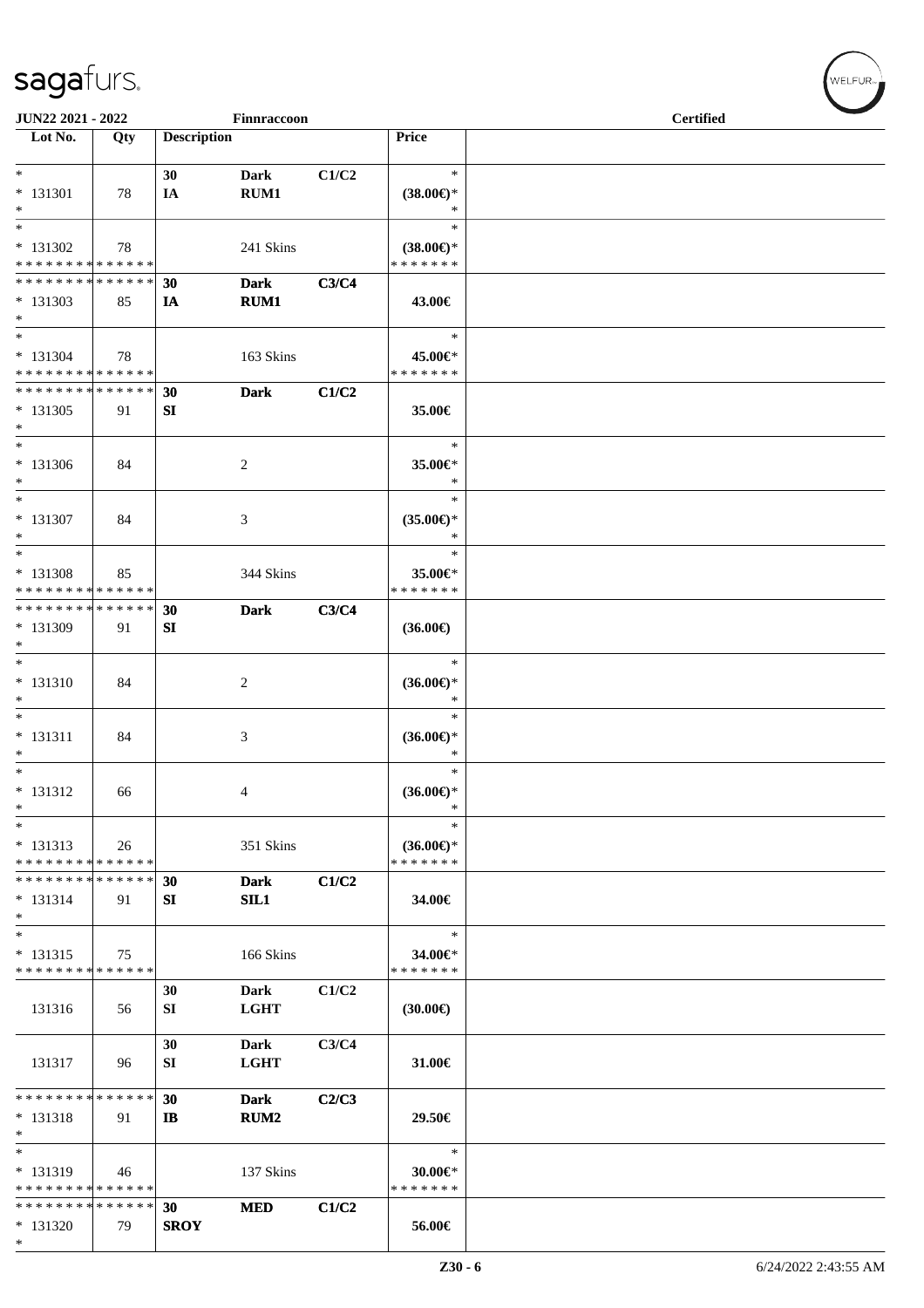| JUN22 2021 - 2022                                         |     |                                | $\ensuremath{\mathsf{Finnracoon}}$ |       |                                       | <b>Certified</b> |  |  |
|-----------------------------------------------------------|-----|--------------------------------|------------------------------------|-------|---------------------------------------|------------------|--|--|
| $\overline{\phantom{1}}$ Lot No.                          | Qty | <b>Description</b>             |                                    |       | Price                                 |                  |  |  |
| $*$<br>$* 131321$<br>* * * * * * * * * * * * * *          | 66  | 30 <sup>1</sup><br><b>SROY</b> | <b>MED</b>                         | C1/C2 | $\ast$<br>56.00€*<br>* * * * * * *    |                  |  |  |
| * * * * * * * * * * * * * *<br>* 131322<br>$*$            | 79  | 30<br><b>SROY</b>              | <b>MED</b>                         | C3/C4 | 58.00€                                |                  |  |  |
| $*$<br>$* 131323$<br>* * * * * * * * * * * * * * *        | 75  |                                | 154 Skins                          |       | $\ast$<br>58.00€*<br>* * * * * * *    |                  |  |  |
| 131324                                                    | 80  | 30<br><b>SAGA</b>              | <b>MED</b>                         | C1/C2 | 45.00€                                |                  |  |  |
| * * * * * * * * * * * * * *<br>$* 131325$<br>$*$          | 85  | 30 <sup>°</sup><br><b>SAGA</b> | <b>MED</b>                         | C3/C4 | 46.00€                                |                  |  |  |
| $*$<br>$* 131326$<br>$*$                                  | 78  |                                | 2                                  |       | $\ast$<br>46.00€*<br>$\ast$           |                  |  |  |
| $*$<br>* 131327<br>$*$                                    | 78  |                                | 3                                  |       | $\ast$<br>46.00€*<br>$\ast$           |                  |  |  |
| $*$<br>* 131328<br>$*$<br>$*$                             | 78  |                                | 4                                  |       | $\ast$<br>46.00€*<br>$\ast$           |                  |  |  |
| * 131329<br>$*$<br>$*$                                    | 78  |                                | 5                                  |       | $\ast$<br>46.00€*<br>$\ast$<br>$\ast$ |                  |  |  |
| * 131330<br>* * * * * * * * * * * * * *                   | 78  |                                | 475 Skins                          |       | 49.00€*<br>* * * * * * *              |                  |  |  |
| * * * * * * * * * * * * * * *<br>$* 131331$<br>$*$<br>$*$ | 85  | 30<br><b>SAGA</b>              | <b>MED</b><br>SL1                  | C1/C2 | 43.00€                                |                  |  |  |
| * 131332<br>* * * * * * * * * * * * * *                   | 65  |                                | 150 Skins                          |       | $\ast$<br>44.00€*<br>*******          |                  |  |  |
| 131333                                                    | 85  | 30<br><b>SAGA</b>              | <b>MED</b><br>SL1                  | C3/C4 | 40.00€                                |                  |  |  |
| ******** <mark>******</mark><br>$* 131334$<br>$*$         | 91  | 30 <sup>1</sup><br><b>SAGA</b> | <b>MED</b><br><b>LGHT</b>          | C1/C2 | 37.00€                                |                  |  |  |
| $*$<br>$*131335$<br>* * * * * * * * * * * * * *           | 64  |                                | 155 Skins                          |       | $\ast$<br>37.00€*<br>* * * * * * *    |                  |  |  |
| 131336                                                    | 91  | 30<br><b>SAGA</b>              | <b>MED</b><br><b>LGHT</b>          | C3/C4 | 38.00€                                |                  |  |  |
| * * * * * * * * * * * * * * *<br>$* 131337$<br>$*$        | 91  | 30<br>SI                       | <b>MED</b>                         | C1/C2 | 35.00€                                |                  |  |  |
| $*$<br>* 131338<br>$*$                                    | 84  |                                | 2                                  |       | $\ast$<br>35.00€*<br>$\ast$           |                  |  |  |
| $*$<br>* 131339<br>$*$                                    | 84  |                                | 3                                  |       | $\ast$<br>35.00€*<br>$\ast$           |                  |  |  |
| $*$<br>$* 131340$<br>******** <mark>******</mark>         | 63  |                                | 322 Skins                          |       | $\ast$<br>35.00€*<br>* * * * * * *    |                  |  |  |

√<br>WELFUR<sub>™</sub>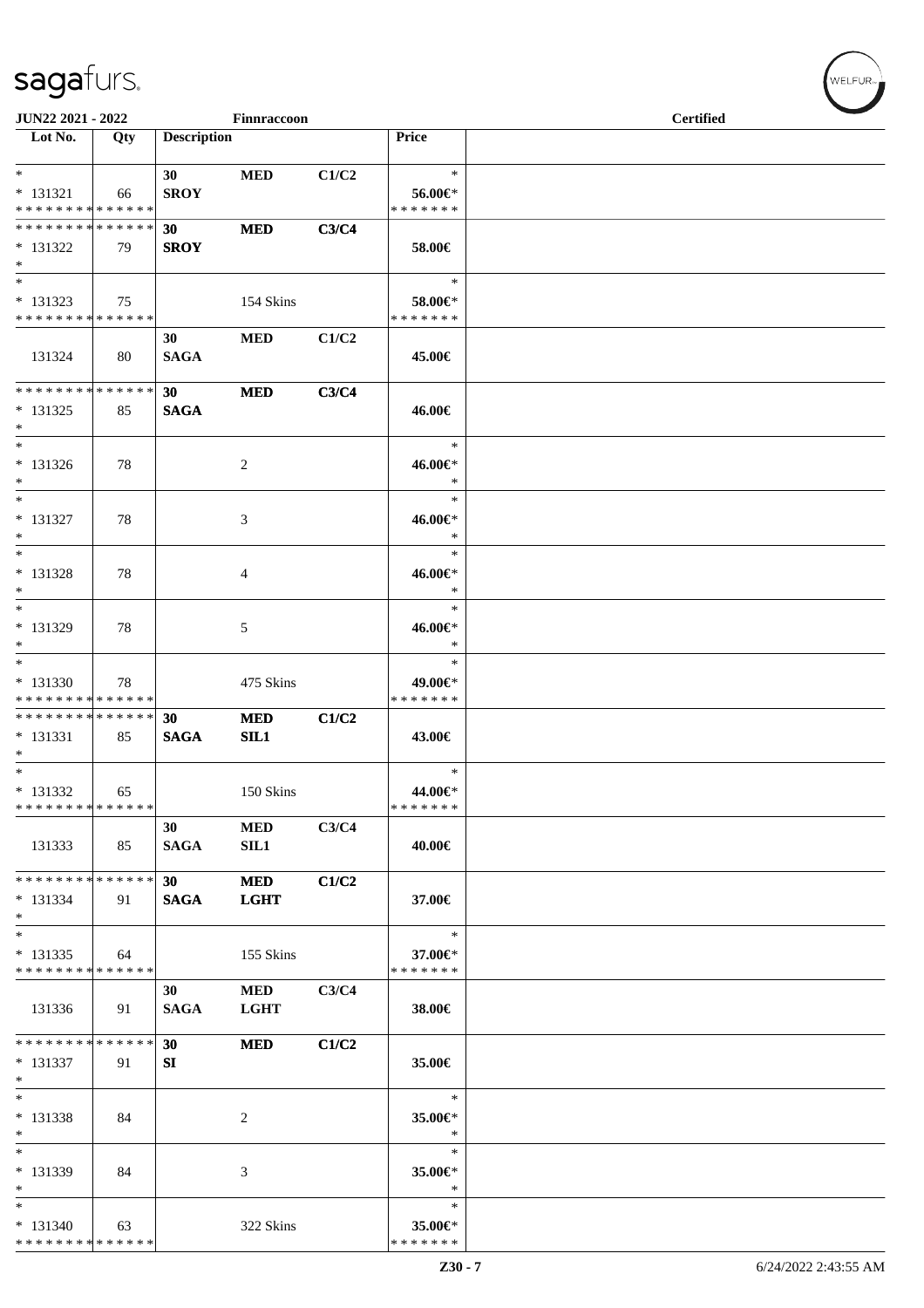| JUN22 2021 - 2022                                    |     |                    | Finnraccoon                    |       |                                                | <b>Certified</b> |
|------------------------------------------------------|-----|--------------------|--------------------------------|-------|------------------------------------------------|------------------|
| Lot No.                                              | Qty | <b>Description</b> |                                |       | <b>Price</b>                                   |                  |
| * * * * * * * * * * * * * *<br>$* 131341$<br>$\ast$  | 91  | 30<br>SI           | <b>MED</b><br>SIL1             | C1/C2 | 33.00€                                         |                  |
| $\ast$<br>$* 131342$<br>* * * * * * * * * * * * * *  | 43  |                    | 134 Skins                      |       | $\ast$<br>32.00€*<br>* * * * * * *             |                  |
| 131343                                               | 78  | 30<br>SI           | <b>MED</b><br>SIL1             | C3/C4 | 32.00€                                         |                  |
| ******** <mark>******</mark><br>$* 131344$<br>$\ast$ | 97  | 30<br>SI           | <b>MED</b><br><b>LGHT</b>      | C1/C2 | (30.00)                                        |                  |
| $\ast$<br>$* 131345$<br>* * * * * * * * * * * * * *  | 27  |                    | 124 Skins                      |       | $\ast$<br>$(30.00\epsilon)$ *<br>* * * * * * * |                  |
| 131346                                               | 99  | 30<br>SI           | $\bf MED$<br><b>LGHT</b>       | C3/C4 | $(31.00\epsilon)$                              |                  |
| **************<br>$* 131347$<br>$\ast$               | 73  | 30<br>$\mathbf{I}$ | <b>MED</b><br>RUM <sub>2</sub> | C2/C3 | 30.00€                                         |                  |
| $\ast$<br>$* 131348$<br>* * * * * * * * * * * * * *  | 24  |                    | 97 Skins                       |       | $\ast$<br>30.00€*<br>* * * * * * *             |                  |
| 131349                                               | 53  | 30<br><b>SROY</b>  | MED/PAL C1/C2<br><b>SILK</b>   |       | 56.00€                                         |                  |
| 131350                                               | 75  | 30<br><b>SROY</b>  | MED/PAL C3/C4<br><b>SILK</b>   |       | 58.00€                                         |                  |
| 131351                                               | 75  | 30<br><b>SROY</b>  | <b>PALE</b>                    | C1/C2 | 54.00€                                         |                  |
| 131352                                               | 68  | 30<br><b>SROY</b>  | <b>PALE</b>                    | C3/C4 | 56.00€                                         |                  |
| * * * * * * * * * * * * * *<br>$* 131353$<br>$\ast$  | 79  | 30<br><b>SROY</b>  | MED/PAL C2/C3<br>SIL1          |       | 55.00€                                         |                  |
| $\ast$<br>$* 131354$<br>* * * * * * * * * * * * * *  | 26  |                    | 105 Skins                      |       | $\ast$<br>56.00€*<br>* * * * * * *             |                  |
| 131355                                               | 40  | 30<br><b>SROY</b>  | MED/PAL C2/C3<br><b>LGHT</b>   |       | $(46.00\epsilon)$                              |                  |
| * * * * * * * * * * * * * *<br>$* 131356$<br>$*$     | 85  | 30<br><b>SAGA</b>  | <b>PALE</b>                    | C1/C2 | 44.00€                                         |                  |
| $\ast$<br>$* 131357$<br>* * * * * * * * * * * * * *  | 29  |                    | 114 Skins                      |       | $\ast$<br>47.00€*<br>* * * * * * *             |                  |
| * * * * * * * * * * * * * *<br>$* 131358$<br>$\ast$  | 85  | 30<br><b>SAGA</b>  | <b>PALE</b>                    | C3/C4 | 45.00€                                         |                  |
| $\ast$<br>* 131359<br>* * * * * * * * * * * * * *    | 51  |                    | 136 Skins                      |       | $\ast$<br>45.00€*<br>* * * * * * *             |                  |
| * * * * * * * * * * * * * *<br>$* 131360$<br>$\ast$  | 91  | 30<br><b>SAGA</b>  | <b>PALE</b><br><b>LGHT</b>     | C1/C2 | 35.00€                                         |                  |

WELFUR-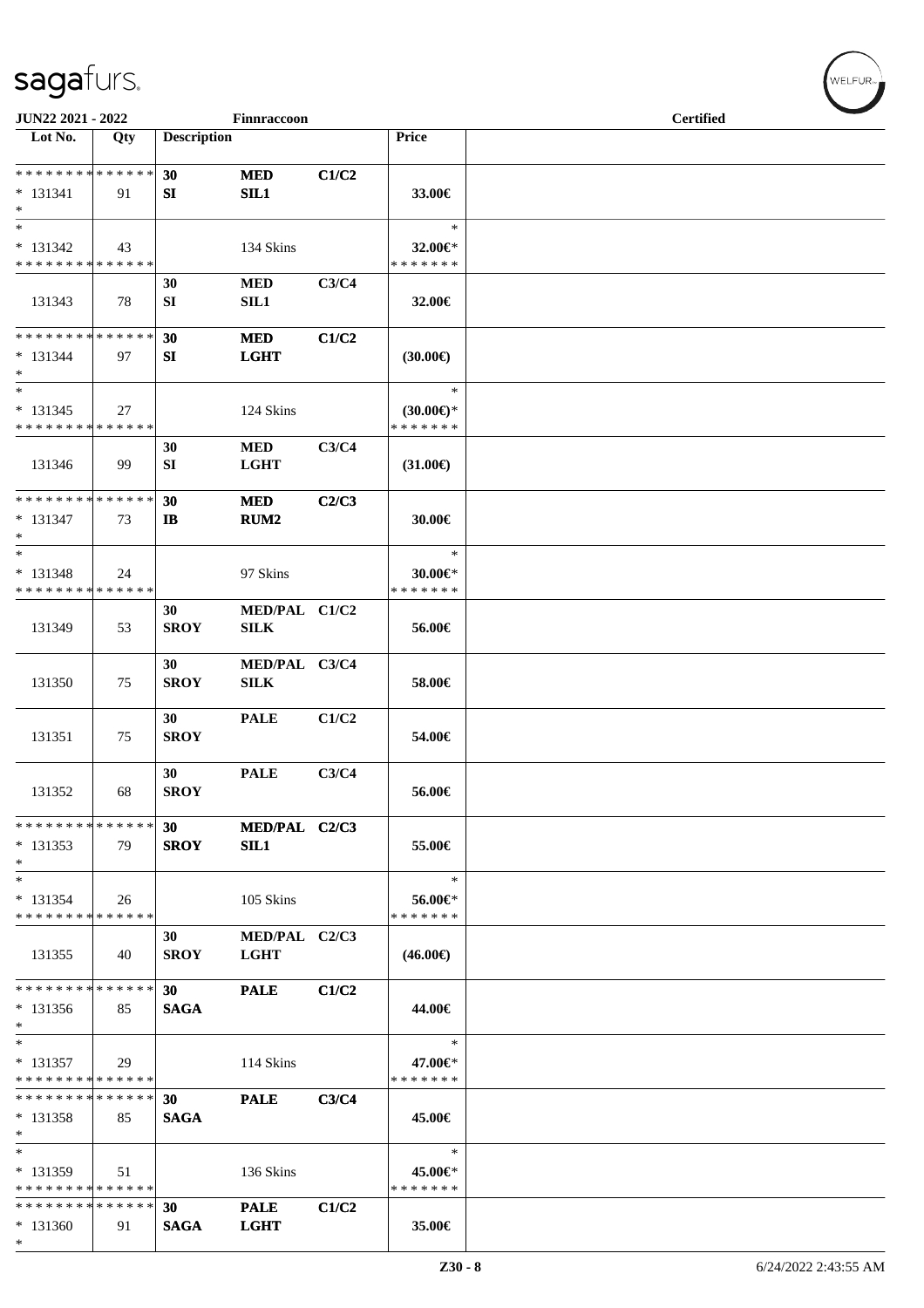| JUN22 2021 - 2022             |     |                    | Finnraccoon                |             |                     | <b>Certified</b> |
|-------------------------------|-----|--------------------|----------------------------|-------------|---------------------|------------------|
| Lot No.                       | Qty | <b>Description</b> |                            |             | Price               |                  |
| $*$                           |     |                    |                            |             | $\ast$              |                  |
| $* 131361$                    | 29  | 30<br><b>SAGA</b>  | <b>PALE</b><br><b>LGHT</b> | C1/C2       | 35.00€*             |                  |
| * * * * * * * * * * * * * *   |     |                    |                            |             | * * * * * * *       |                  |
| * * * * * * * * * * * * * *   |     | 30                 | <b>PALE</b>                | C2/C3       |                     |                  |
| $* 131362$                    | 91  | <b>SAGA</b>        | <b>LGHT</b>                |             | $(36.00\epsilon)$   |                  |
| $*$                           |     |                    |                            |             |                     |                  |
| $*$                           |     |                    |                            |             | $\ast$              |                  |
| $* 131363$                    | 82  |                    | 173 Skins                  |             | $(36.00€)$ *        |                  |
| * * * * * * * * * * * * * *   |     |                    |                            |             | * * * * * * *       |                  |
|                               |     | 30                 | <b>PALE</b>                | C3/C4       |                     |                  |
| 131364                        | 61  | <b>SAGA</b>        | <b>LGHT</b>                |             | 36.00€              |                  |
|                               |     |                    |                            |             |                     |                  |
| * * * * * * * * * * * * * * * |     | 30                 | MED/PAL C2/C3              |             |                     |                  |
| $* 131365$<br>$*$             | 73  | <b>IA</b>          | RUM1                       | <b>HEAV</b> | 48.00€              |                  |
| $\ast$                        |     |                    |                            |             | $\ast$              |                  |
| $* 131366$                    | 24  |                    | 97 Skins                   |             | 48.00€*             |                  |
| * * * * * * * * * * * * * *   |     |                    |                            |             | * * * * * * *       |                  |
| * * * * * * * * * * * * * *   |     | 30                 | MED/PAL C1/C2              |             |                     |                  |
| $* 131367$                    | 73  | IA                 | RUM1                       |             | 37.00€              |                  |
| $\ast$                        |     |                    |                            |             |                     |                  |
| $*$                           |     |                    |                            |             | $\ast$              |                  |
| $* 131368$                    | 30  |                    | 103 Skins                  |             | $(37.00\epsilon)$ * |                  |
| * * * * * * * * * * * * * *   |     |                    |                            |             | * * * * * * *       |                  |
| * * * * * * * * * * * * * *   |     | 30                 | MED/PAL C3/C4              |             |                     |                  |
| $*131369$                     | 73  | IA                 | <b>RUM1</b>                |             | 46.00€              |                  |
| $*$<br>$*$                    |     |                    |                            |             | $\ast$              |                  |
| * 131370                      | 24  |                    | 97 Skins                   |             | 46.00€*             |                  |
| * * * * * * * * * * * * * *   |     |                    |                            |             | * * * * * * *       |                  |
| * * * * * * * * * * * * * *   |     | 30                 | <b>PALE</b>                | C1/C2       |                     |                  |
| $* 131371$                    | 91  | SI                 |                            |             | $(34.00\epsilon)$   |                  |
| $\ast$                        |     |                    |                            |             |                     |                  |
| $*$                           |     |                    |                            |             | $\ast$              |                  |
| * 131372                      | 84  |                    | 2                          |             | $(34.00\epsilon)$ * |                  |
| *                             |     |                    |                            |             | $\ast$              |                  |
| $\ast$                        |     |                    |                            |             | $\ast$              |                  |
| * 131373                      | 84  |                    | 3                          |             | $(34.00\epsilon)$ * |                  |
| $\ast$<br>$\ast$              |     |                    |                            |             | $\ast$<br>$\ast$    |                  |
| * 131374                      | 36  |                    | 295 Skins                  |             | $(34.00\epsilon)$ * |                  |
| * * * * * * * * * * * * * *   |     |                    |                            |             | * * * * * * *       |                  |
| * * * * * * * * * * * * * *   |     | 30                 | <b>PALE</b>                | C3/C4       |                     |                  |
| * 131375                      | 91  | SI                 |                            |             | $(35.00\epsilon)$   |                  |
| $\ast$                        |     |                    |                            |             |                     |                  |
| $\ast$                        |     |                    |                            |             | $\ast$              |                  |
| * 131376                      | 84  |                    | 2                          |             | 35.00€*             |                  |
| $\ast$                        |     |                    |                            |             | $\ast$              |                  |
| $\ast$                        |     |                    |                            |             | $\ast$              |                  |
| $* 131377$                    | 66  |                    | 3                          |             | 35.00€*<br>$\ast$   |                  |
| $\ast$<br>$\ast$              |     |                    |                            |             | $\ast$              |                  |
| * 131378                      | 26  |                    | 267 Skins                  |             | $(35.00\epsilon)$ * |                  |
| * * * * * * * * * * * * * *   |     |                    |                            |             | * * * * * * *       |                  |
|                               |     | 30                 | <b>PALE</b>                | C2/C3       |                     |                  |
| 131379                        | 91  | SI                 | <b>LGHT</b>                |             | $(29.00\epsilon)$   |                  |
|                               |     |                    |                            |             |                     |                  |
| * * * * * * * * * * * * * *   |     | 30                 | $\bold{XP}$                | C1/C2       |                     |                  |
| * 131380                      | 73  | <b>SAGA</b>        |                            |             | $(43.00\epsilon)$   |                  |
| $*$                           |     |                    |                            |             |                     |                  |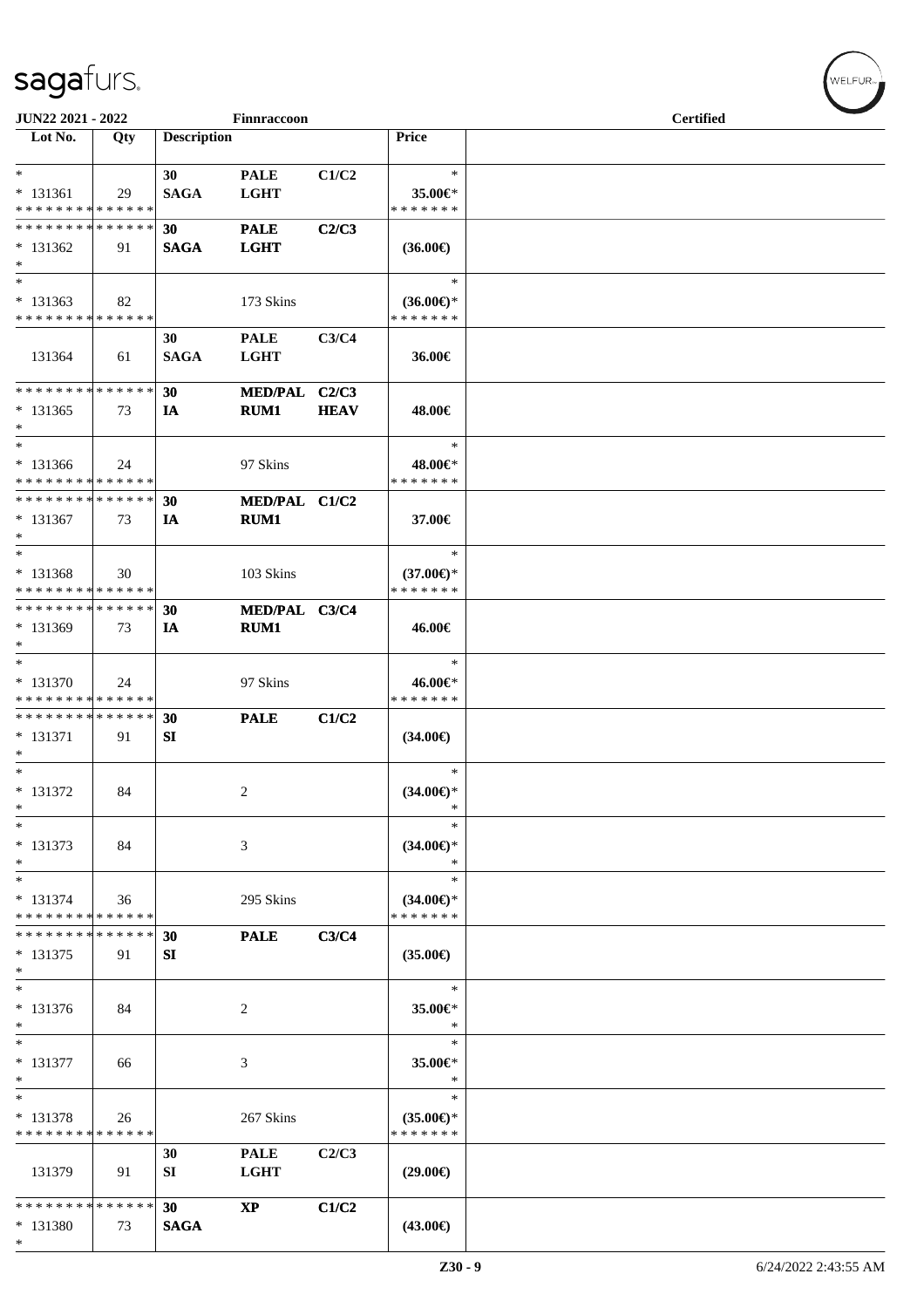| JUN22 2021 - 2022                                                                        |     |                    | Finnraccoon                           |       |                                                | <b>Certified</b> |
|------------------------------------------------------------------------------------------|-----|--------------------|---------------------------------------|-------|------------------------------------------------|------------------|
| Lot No.                                                                                  | Qty | <b>Description</b> |                                       |       | Price                                          |                  |
| $*$                                                                                      |     | 30                 | $\mathbf{X}\mathbf{P}$                | C1/C2 | $\ast$                                         |                  |
| $* 131381$                                                                               | 24  | <b>SAGA</b>        |                                       |       | 43.00€*                                        |                  |
| * * * * * * * * * * * * * *                                                              |     |                    |                                       |       | * * * * * * *                                  |                  |
| 131382                                                                                   | 93  | 30<br><b>SAGA</b>  | $\mathbf{X}\mathbf{P}$                | C3/C4 | 44.00€                                         |                  |
| 131383                                                                                   | 65  | 30<br><b>SAGA</b>  | $\mathbf{X}\mathbf{P}$<br><b>LGHT</b> | C1/C2 | 34.00€                                         |                  |
| 131384                                                                                   | 64  | 30<br><b>SAGA</b>  | XP<br><b>LGHT</b>                     | C3/C4 | 35.00€                                         |                  |
| * * * * * * * * * * * * * *                                                              |     | 30                 | <b>XP</b>                             | C1/C2 |                                                |                  |
| $* 131385$<br>$*$                                                                        | 91  | SI                 |                                       |       | 33.00€                                         |                  |
| $*$                                                                                      |     |                    |                                       |       | $\ast$                                         |                  |
| * 131386<br>$*$                                                                          | 84  |                    | $\overline{c}$                        |       | 33.00€*<br>$\ast$                              |                  |
| $*$<br>* 131387                                                                          | 66  |                    | 3                                     |       | $\ast$<br>33.00 $\epsilon$ *                   |                  |
| $*$<br>$*$                                                                               |     |                    |                                       |       | $\ast$                                         |                  |
| * 131388                                                                                 | 25  |                    | 266 Skins                             |       | $\ast$<br>33.00€*                              |                  |
| * * * * * * * * <mark>* * * * * * *</mark><br>* * * * * * * * <mark>* * * * * * *</mark> |     | 30                 | $\mathbf{XP}$                         | C3/C4 | * * * * * * *                                  |                  |
| * 131389<br>$*$                                                                          | 91  | SI                 |                                       |       | (34.00€)                                       |                  |
| $*$<br>* 131390<br>$\ast$                                                                | 84  |                    | 2                                     |       | $\ast$<br>$(34.00\epsilon)$ *<br>$\ast$        |                  |
| $*$<br>* 131391<br>* * * * * * * * * * * * * *                                           | 33  |                    | 208 Skins                             |       | $\ast$<br>$(34.00\epsilon)$ *<br>* * * * * * * |                  |
| 131392                                                                                   | 52  | 30<br>${\bf SI}$   | 2XP                                   | C1/C2 | $(32.00\epsilon)$                              |                  |
| 131393                                                                                   | 46  | 30<br>${\bf SI}$   | 2XP                                   | C3/C4 | $(33.00\epsilon)$                              |                  |
| 131394                                                                                   | 59  | 30<br>$\mathbf{I}$ | $\mathbf{ALL}$                        | C2/C3 | $(23.00\epsilon)$                              |                  |

WELFUR-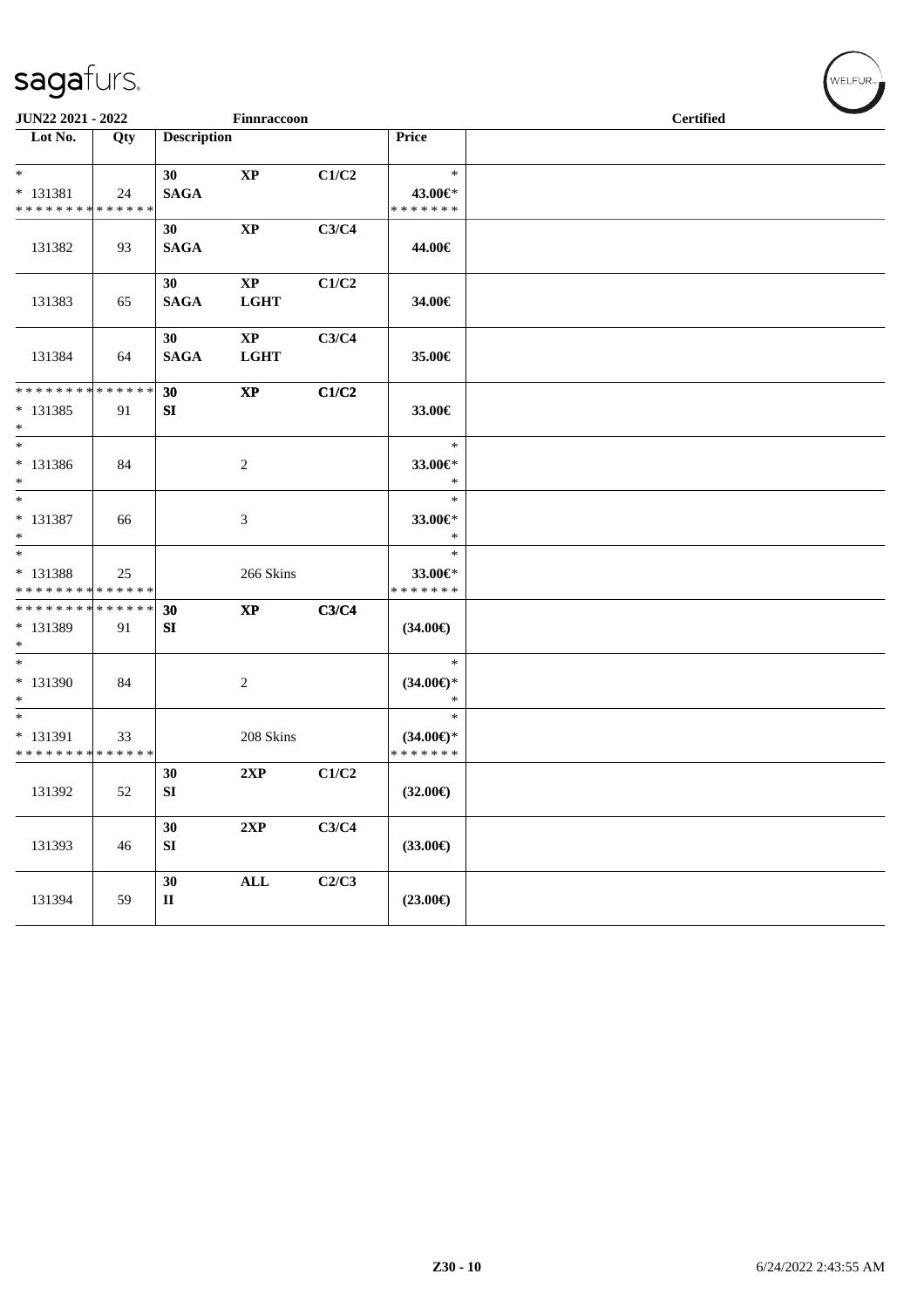|                                                     | JUN22 2021 - 2022<br>Finnraccoon |                    |                                        |                      |                                                | <b>Certified</b> |  |  |
|-----------------------------------------------------|----------------------------------|--------------------|----------------------------------------|----------------------|------------------------------------------------|------------------|--|--|
| Lot No.                                             | Qty                              | <b>Description</b> |                                        |                      | Price                                          |                  |  |  |
| 131421                                              | 71                               | 20<br><b>SROY</b>  | $2\mathbf{X}\mathbf{D}$                | C2/C3                | (39.00)                                        |                  |  |  |
| 131422                                              | 93                               | 20<br><b>SAGA</b>  | $2{\bf X}{\bf D}$                      | C2/C3                | $(33.00\epsilon)$                              |                  |  |  |
| 131423                                              | 53                               | 20<br>SI           | $2\mathbf{X}\mathbf{D}$                | C2/C3                | $(26.00\epsilon)$                              |                  |  |  |
| 131424                                              | 54                               | 20<br><b>SROY</b>  | $\mathbf{X}\mathbf{D}$<br>${\bf SILK}$ | C2/C3<br><b>HEAV</b> | 48.00€                                         |                  |  |  |
| 131425                                              | 69                               | 20<br><b>SROY</b>  | $\mathbf{X}\mathbf{D}$<br>${\bf SILK}$ | C2/C3                | 45.00€                                         |                  |  |  |
| ******** <mark>******</mark><br>$* 131426$<br>$*$   | 85                               | 20<br><b>SROY</b>  | <b>XD</b>                              | C1/C2                | $(40.00\epsilon)$                              |                  |  |  |
| $\overline{\phantom{0}}$<br>$* 131427$<br>$*$       | 78                               |                    | $\overline{c}$                         |                      | $\ast$<br>$(40.00\epsilon)$ *<br>$\ast$        |                  |  |  |
| $\overline{\ }$<br>$* 131428$<br>$\ast$             | 78                               |                    | 3                                      |                      | $\ast$<br>$(40.00\epsilon)$ *<br>$\ast$        |                  |  |  |
| $*$<br>* 131429<br>* * * * * * * * * * * * * *      | 78                               |                    | 319 Skins                              |                      | $\ast$<br>$(40.00\epsilon)$ *<br>* * * * * * * |                  |  |  |
| ******** <mark>******</mark><br>* 131430<br>$*$     | 85                               | 20<br><b>SROY</b>  | $\mathbf{X}\mathbf{D}$                 | C3/C4                | 41.00€                                         |                  |  |  |
| $\overline{\phantom{0}}$<br>$* 131431$<br>$*$       | 78                               |                    | $\boldsymbol{2}$                       |                      | $\ast$<br>41.00€*<br>$\ast$                    |                  |  |  |
| $*$<br>$* 131432$<br>$\ast$                         | 78                               |                    | 3                                      |                      | $\ast$<br>41.00€*<br>$\ast$                    |                  |  |  |
| $*$<br>* 131433<br>$*$                              | 72                               |                    | 4                                      |                      | $\ast$<br>41.00€*<br>$\ast$                    |                  |  |  |
| $\ast$<br>$* 131434$<br>* * * * * * * * * * * * * * | 25                               |                    | 338 Skins                              |                      | $\ast$<br>41.00€*<br>* * * * * * *             |                  |  |  |
| 131435                                              | 52                               | 20<br><b>SROY</b>  | XD<br>SIL1                             | C1/C2                | 36.00€                                         |                  |  |  |
| 131436                                              | 71                               | 20<br><b>SROY</b>  | <b>XD</b><br>SL1                       | C3/C4                | 40.00€                                         |                  |  |  |
| 131437                                              | 59                               | 20<br><b>SROY</b>  | $\mathbf{X}\mathbf{D}$<br><b>LGHT</b>  | C2/C3                | $(35.00\epsilon)$                              |                  |  |  |
| * * * * * * * * * * * * * *<br>$* 131438$<br>$*$    | 91                               | 20<br><b>SAGA</b>  | $\boldsymbol{\mathrm{XD}}$             | C1/C2                | 33.00€                                         |                  |  |  |
| $*$<br>* 131439<br>$*$                              | 84                               |                    | $\overline{c}$                         |                      | $\ast$<br>33.00€*<br>$\ast$                    |                  |  |  |
| $*$<br>$* 131440$<br>$*$                            | 84                               |                    | 3                                      |                      | $\ast$<br>33.00€*<br>$\ast$                    |                  |  |  |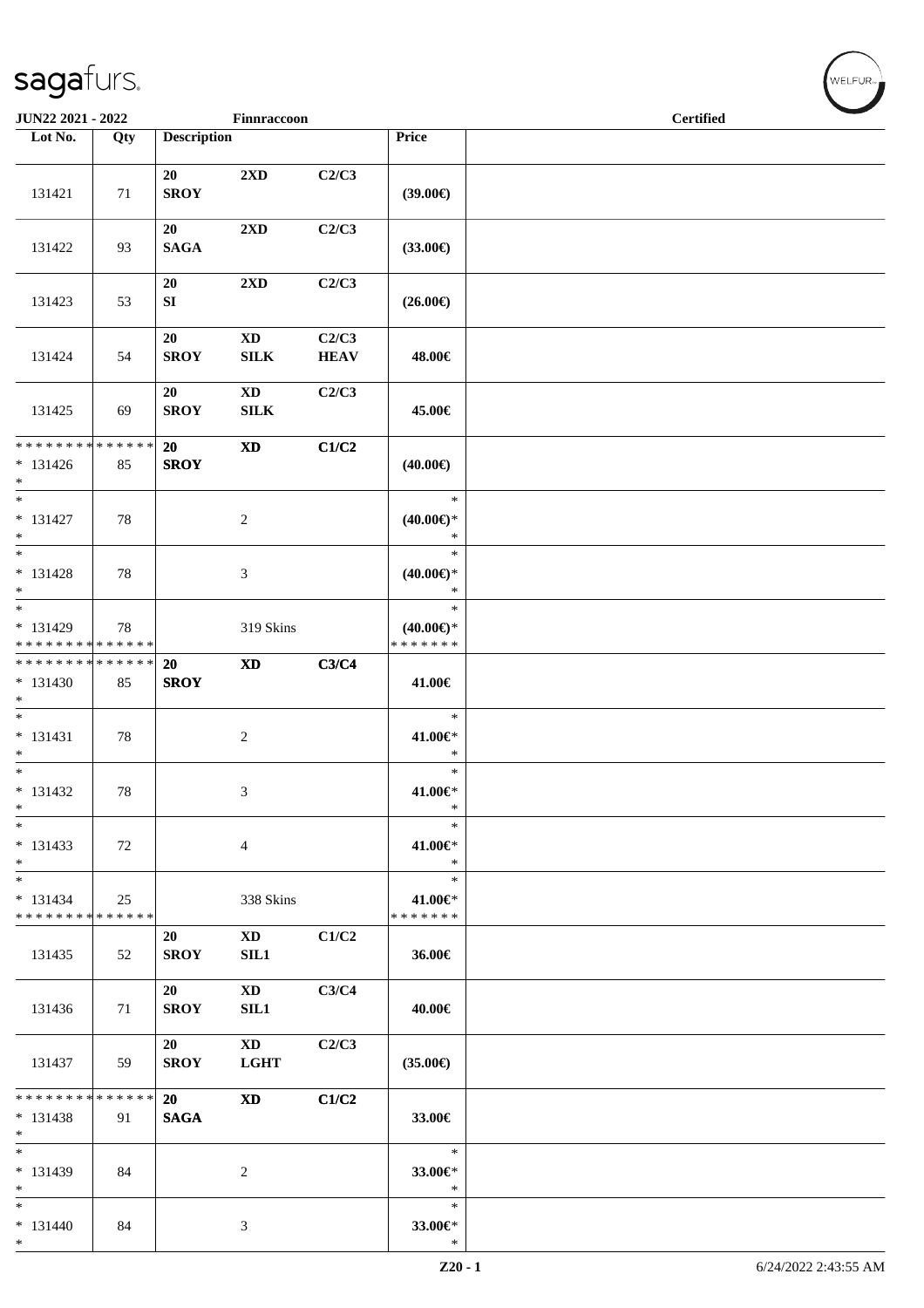| JUN22 2021 - 2022<br>Finnraccoon                               |     |                          |                                                                                                                                                                                                                                |       |                                         | <b>Certified</b> |
|----------------------------------------------------------------|-----|--------------------------|--------------------------------------------------------------------------------------------------------------------------------------------------------------------------------------------------------------------------------|-------|-----------------------------------------|------------------|
| $\overline{\phantom{1}}$ Lot No.                               | Qty | <b>Description</b>       |                                                                                                                                                                                                                                |       | Price                                   |                  |
| $*$<br>$* 131441$                                              | 84  | 20<br><b>SAGA</b>        | <b>XD</b>                                                                                                                                                                                                                      | C1/C2 | $\ast$<br>33.00€*                       |                  |
| $*$<br>$\overline{\phantom{0}}$                                |     |                          |                                                                                                                                                                                                                                |       | $\ast$<br>$\ast$                        |                  |
| $* 131442$<br>$*$                                              | 84  |                          | 5                                                                                                                                                                                                                              |       | $32.00 \in$ *<br>$\ast$                 |                  |
| $\overline{\phantom{0}}$<br>$* 131443$<br>$*$                  | 84  |                          | 6                                                                                                                                                                                                                              |       | $\ast$<br>32.00€*<br>$\ast$             |                  |
| $*$<br>$* 131444$                                              | 61  |                          | 572 Skins                                                                                                                                                                                                                      |       | $\ast$<br>32.00€*                       |                  |
| * * * * * * * * * * * * * * *<br>* * * * * * * * * * * * * * * |     |                          |                                                                                                                                                                                                                                |       | * * * * * * *                           |                  |
| $* 131445$<br>$*$                                              | 78  | <b>20</b><br><b>SAGA</b> | <b>XD</b><br>SL1                                                                                                                                                                                                               | C1/C2 | $(29.00\epsilon)$                       |                  |
|                                                                |     |                          |                                                                                                                                                                                                                                |       | $\ast$                                  |                  |
| $* 131446$<br>* * * * * * * * * * * * * *                      | 24  |                          | 102 Skins                                                                                                                                                                                                                      |       | $(29.00\epsilon)$ *<br>* * * * * * *    |                  |
| 131447                                                         | 79  | 20<br><b>SAGA</b>        | $\mathbf{X}\mathbf{D}$<br>SIL1                                                                                                                                                                                                 | C3/C4 | $(30.00\epsilon)$                       |                  |
| * * * * * * * * * * * * * * *                                  |     | 20                       | <b>XD</b>                                                                                                                                                                                                                      | C1/C2 |                                         |                  |
| $* 131448$<br>$*$                                              | 97  | <b>SAGA</b>              | <b>LGHT</b>                                                                                                                                                                                                                    |       | 29.00€                                  |                  |
| $*$<br>* 131449<br>$*$                                         | 90  |                          | 2                                                                                                                                                                                                                              |       | $\ast$<br>29.00€*<br>$\ast$             |                  |
| $*$<br>$* 131450$<br>$*$                                       | 90  |                          | 3                                                                                                                                                                                                                              |       | $\ast$<br>29.00€*<br>$\ast$             |                  |
| $*$<br>$* 131451$<br>* * * * * * * * * * * * * *               | 25  |                          | 302 Skins                                                                                                                                                                                                                      |       | $\ast$<br>28.50€*<br>* * * * * * *      |                  |
| * * * * * * * * * * * * * * *                                  |     | <b>20</b>                | XD and the set of the set of the set of the set of the set of the set of the set of the set of the set of the set of the set of the set of the set of the set of the set of the set of the set of the set of the set of the se | C3/C4 |                                         |                  |
| $* 131452$<br>$\ast$                                           | 97  | <b>SAGA</b>              | <b>LGHT</b>                                                                                                                                                                                                                    |       | 28.00€                                  |                  |
| $\ast$<br>$* 131453$<br>* * * * * * * * * * * * * *            | 63  |                          | 160 Skins                                                                                                                                                                                                                      |       | $\ast$<br>29.00€*<br>* * * * * * *      |                  |
| * * * * * * * * * * * * * *                                    |     | 20                       | XD                                                                                                                                                                                                                             | C1/C2 |                                         |                  |
| $* 131454$<br>$*$                                              | 97  | SI                       |                                                                                                                                                                                                                                |       | 27.00€                                  |                  |
| $*$<br>$* 131455$<br>$*$                                       | 90  |                          | 2                                                                                                                                                                                                                              |       | $\ast$<br>27.00€*<br>∗                  |                  |
| $\ast$                                                         |     |                          |                                                                                                                                                                                                                                |       | $\ast$                                  |                  |
| $* 131456$<br>* * * * * * * * * * * * * *                      | 61  |                          | 248 Skins                                                                                                                                                                                                                      |       | 27.00€*<br>* * * * * * *                |                  |
| 131457                                                         | 88  | 20<br><b>SROY</b>        | Dark                                                                                                                                                                                                                           | C3/C4 | 45.00€                                  |                  |
| * * * * * * * * * * * * * *                                    |     | 20                       | <b>Dark</b>                                                                                                                                                                                                                    | C1/C2 |                                         |                  |
| $* 131458$<br>$*$                                              | 91  | <b>SAGA</b>              |                                                                                                                                                                                                                                |       | 38.00€                                  |                  |
| $\ast$<br>* 131459<br>$*$                                      | 84  |                          | $\overline{c}$                                                                                                                                                                                                                 |       | $\ast$<br>$(35.00\epsilon)$ *<br>$\ast$ |                  |
| $*$<br>$* 131460$<br>$\ast$                                    | 65  |                          | 3                                                                                                                                                                                                                              |       | $\ast$<br>35.00€*<br>$\ast$             |                  |

 $w$ elfur<sub>»</sub>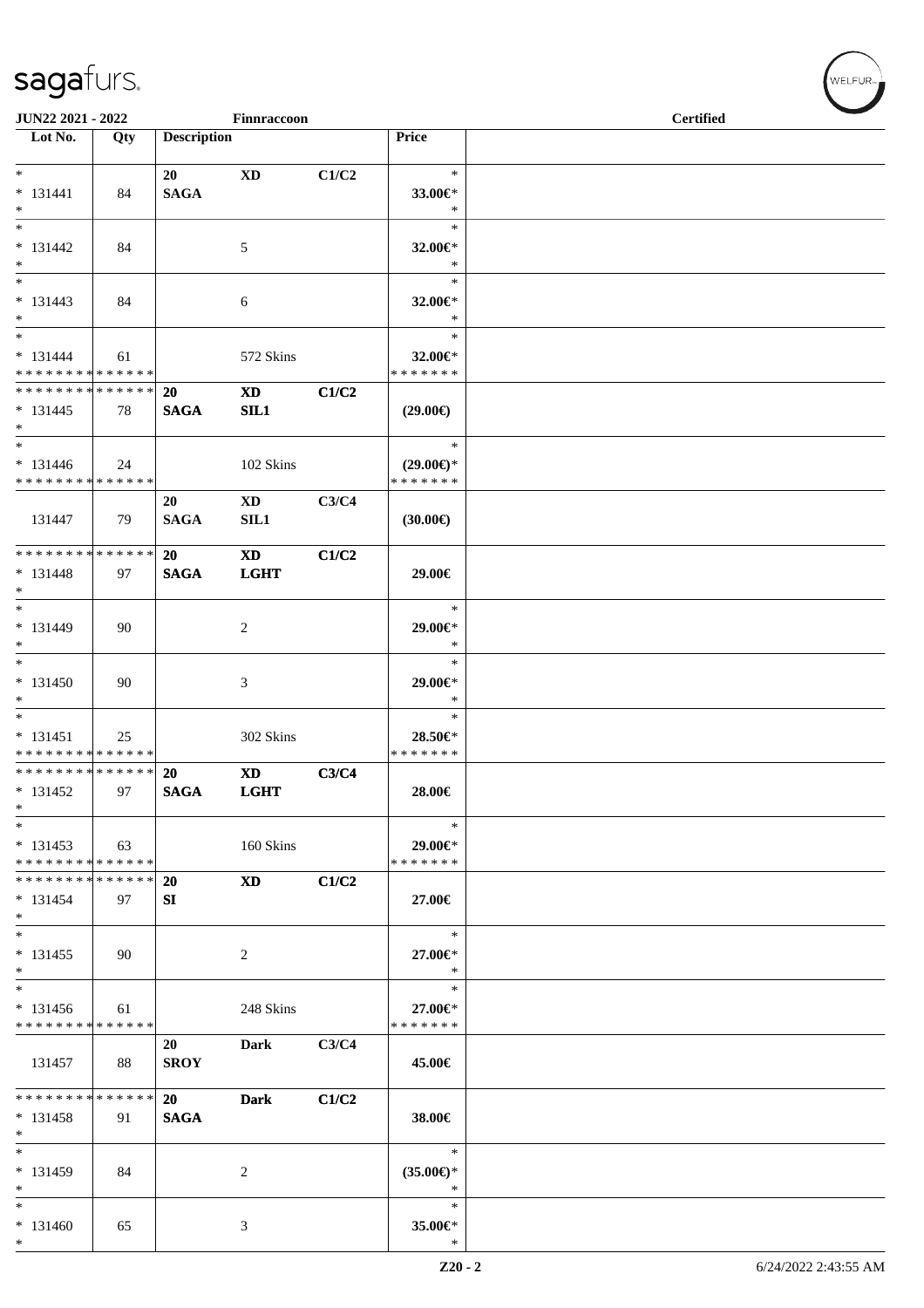| JUN22 2021 - 2022                                |                   |                    | Finnraccoon                |       |                                       | <b>Certified</b> |  |  |
|--------------------------------------------------|-------------------|--------------------|----------------------------|-------|---------------------------------------|------------------|--|--|
| $\overline{\phantom{1}}$ Lot No.                 | Qty               | <b>Description</b> |                            |       | Price                                 |                  |  |  |
| $*$<br>$* 131461$<br>* * * * * * * * * * * * * * | 24                | 20<br><b>SAGA</b>  | <b>Dark</b>                | C1/C2 | $\ast$<br>39.00€*<br>* * * * * * *    |                  |  |  |
| 131462                                           | 92                | 20<br><b>SAGA</b>  | <b>Dark</b><br>SL1         | C1/C2 | 32.00€                                |                  |  |  |
| 131463                                           | 88                | 20<br><b>SAGA</b>  | <b>Dark</b><br>SL1         | C3/C4 | 37.00€                                |                  |  |  |
| * * * * * * * * * * * * * *<br>$* 131464$<br>$*$ | 97                | 20<br>SI           | <b>Dark</b>                | C1/C2 | 28.00€                                |                  |  |  |
| $\overline{\ }$<br>$* 131465$<br>$*$             | 90                |                    | $\overline{c}$             |       | $\ast$<br>28.00€*<br>$\ast$           |                  |  |  |
| $*$<br>$* 131466$<br>$*$                         | 90                |                    | $\mathfrak{Z}$             |       | $\ast$<br>28.00€*<br>$\ast$           |                  |  |  |
| $*$<br>$* 131467$<br>$*$                         | 90                |                    | $\overline{4}$             |       | $\ast$<br>28.00€*<br>$\ast$           |                  |  |  |
| $\ast$<br>$* 131468$<br>$*$                      | 90                |                    | 5                          |       | $\ast$<br>28.00€*<br>$\ast$           |                  |  |  |
| $*$<br>* 131469<br>* * * * * * * * * * * * * *   | 54                |                    | 511 Skins                  |       | $\ast$<br>28.00€*<br>* * * * * * *    |                  |  |  |
| * * * * * * * * * * * * * * *<br>* 131470<br>$*$ | 103               | 20<br>SI           | <b>Dark</b><br><b>LGHT</b> | C1/C2 | 23.00€                                |                  |  |  |
| $* 131471$<br>$*$                                | 96                |                    | 2                          |       | $\ast$<br>23.00€*<br>$\ast$           |                  |  |  |
| $*$<br>$* 131472$<br>$\ast$<br>$*$               | 96                |                    | 3                          |       | $\ast$<br>23.00€*<br>$\ast$<br>$\ast$ |                  |  |  |
| $* 131473$<br>* * * * * * * * * * * * * *        | 35                |                    | 330 Skins                  |       | $23.00 \in$ *<br>* * * * * * *        |                  |  |  |
| 131474                                           | 103               | 20<br>SI           | <b>Dark</b><br><b>LGHT</b> | C3/C4 | 24.00€                                |                  |  |  |
| * * * * * * * * * * * * * *<br>$*131475$<br>$*$  | 91                | 20<br><b>SAGA</b>  | <b>MED</b>                 | C1/C2 | 36.00€                                |                  |  |  |
| $*$<br>$* 131476$<br>$\ast$                      | 84                |                    | 2                          |       | $\ast$<br>36.00€*<br>$\ast$           |                  |  |  |
| $\overline{\ast}$<br>* 131477<br>* * * * * * * * | 84<br>* * * * * * |                    | 259 Skins                  |       | $\ast$<br>36.00€*<br>* * * * * * *    |                  |  |  |
| 131478                                           | 59                | 20<br><b>SAGA</b>  | <b>MED</b><br>SIL1         | C1/C2 | 32.00€                                |                  |  |  |
| 131479                                           | 83                | 20<br><b>SAGA</b>  | $\bf MED$<br>SIL1          | C2/C3 | 30.00€                                |                  |  |  |
| 131480                                           | 94                | 20<br><b>SAGA</b>  | <b>MED</b><br>SIL1         | C3/C4 | 31.00€                                |                  |  |  |

WELFUR<sub><sup>N</sub></sub></sub></sup>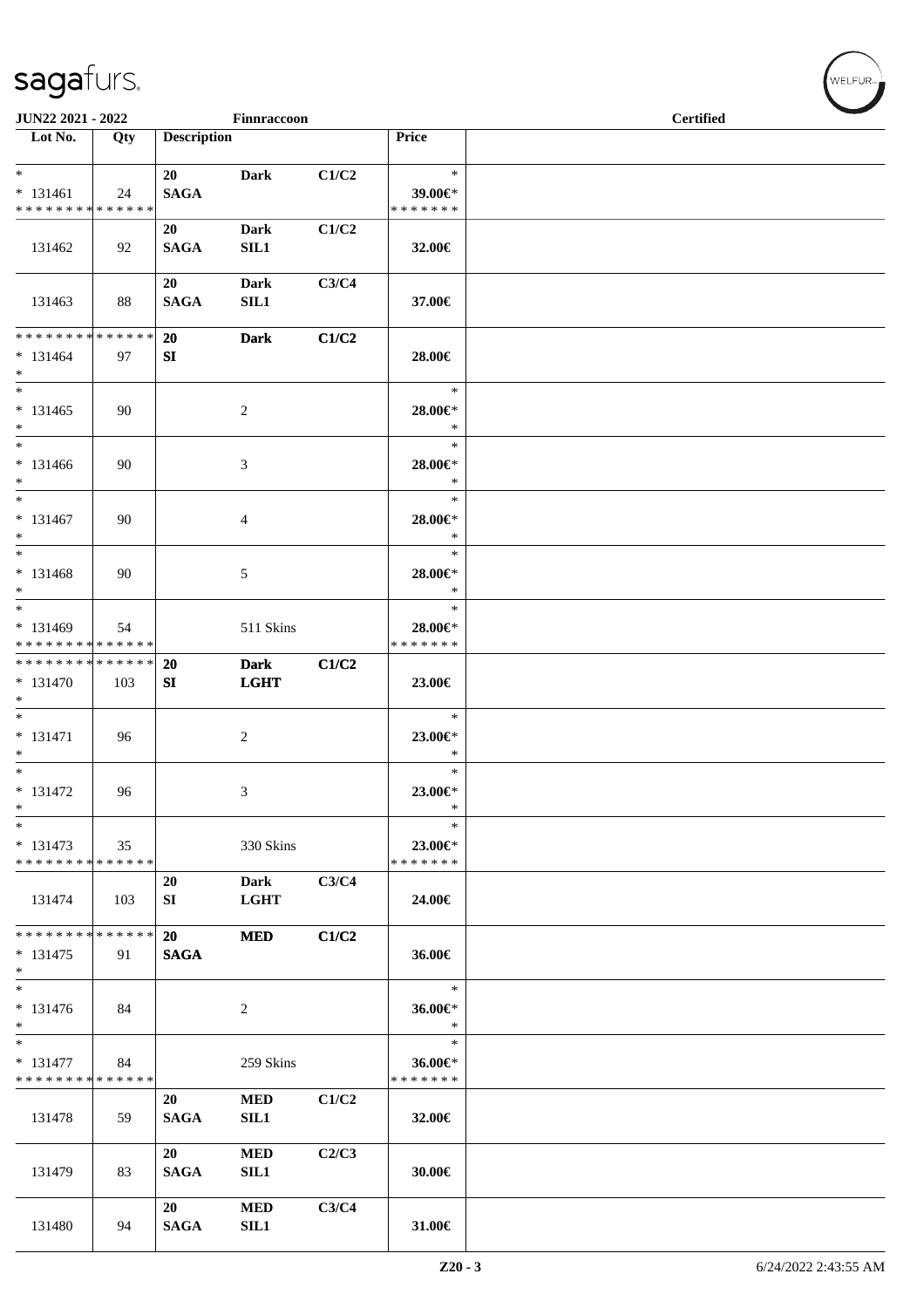| JUN22 2021 - 2022                                   |     |                                     | Finnraccoon               |       |                                        | <b>Certified</b> |  |
|-----------------------------------------------------|-----|-------------------------------------|---------------------------|-------|----------------------------------------|------------------|--|
| $\overline{\phantom{1}}$ Lot No.                    | Qty | <b>Description</b>                  |                           |       | Price                                  |                  |  |
| **************<br>$* 131481$<br>$*$                 | 91  | 20<br><b>SAGA</b>                   | <b>MED</b><br><b>LGHT</b> | C1/C2 | 27.00€                                 |                  |  |
| $\ast$<br>$* 131482$<br>* * * * * * * * * * * * * * | 48  |                                     | 139 Skins                 |       | $\ast$<br>27.00€*<br>* * * * * * *     |                  |  |
| 131483                                              | 95  | 20<br><b>SAGA</b>                   | <b>MED</b><br><b>LGHT</b> | C3/C4 | 28.00€                                 |                  |  |
| **************<br>$* 131484$<br>$*$                 | 97  | 20<br>SI                            | <b>MED</b>                | C1/C2 | 28.00€                                 |                  |  |
| $_{\ast}^{-}$<br>$* 131485$<br>$*$                  | 90  |                                     | $\sqrt{2}$                |       | $\ast$<br>28.00€*<br>$\ast$            |                  |  |
| $\ast$<br>$* 131486$<br>$*$                         | 90  |                                     | 3                         |       | $\ast$<br>28.00€*<br>$\ast$            |                  |  |
| $\ast$<br>$* 131487$<br>$*$                         | 90  |                                     | 4                         |       | $\ast$<br>28.00€*<br>$\ast$            |                  |  |
| $\ast$<br>$* 131488$<br>$*$                         | 90  |                                     | $\mathfrak{S}$            |       | $\ast$<br>28.00€*<br>$\ast$            |                  |  |
| $*$<br>* 131489<br>$\ast$                           | 90  |                                     | 6                         |       | $\ast$<br>28.00€*<br>$\ast$            |                  |  |
| $*$<br>$* 131490$<br>* * * * * * * * * * * * * *    | 26  |                                     | 573 Skins                 |       | $\ast$<br>28.00€*<br>* * * * * * *     |                  |  |
| * * * * * * * * * * * * * *<br>$* 131491$<br>$*$    | 85  | <b>20</b><br>SI                     | <b>MED</b><br>SL1         | C1/C2 | 24.00€                                 |                  |  |
| $*$<br>$* 131492$<br>******** <mark>******</mark>   | 27  |                                     | 112 Skins                 |       | $\ast$<br>$26.00 \in$<br>* * * * * * * |                  |  |
| 131493                                              | 72  | 20<br>SI                            | <b>MED</b><br>SL1         | C3/C4 | 26.50€                                 |                  |  |
| 131494                                              | 86  | 20<br>SI                            | <b>MED</b><br><b>LGHT</b> | C2/C3 | 23.00€                                 |                  |  |
| 131495                                              | 78  | <b>20</b><br>$\mathbf{I}\mathbf{B}$ | $\bf MED$<br>RUM2         | C2/C3 | $(22.00\epsilon)$                      |                  |  |
| 131496                                              | 60  | 20<br>SI                            | 2XP                       | C1/C2 | 26.00€                                 |                  |  |
| * * * * * * * * * * * * * *<br>* 131497<br>$\ast$   | 97  | 20<br>SI                            | 2XP                       | C3/C4 | 26.00€                                 |                  |  |
| $\ast$<br>* 131498<br>* * * * * * * * * * * * * *   | 70  |                                     | 167 Skins                 |       | $\ast$<br>26.00€*<br>* * * * * * *     |                  |  |
| 131499                                              | 67  | 20<br>$\mathbf{I}$                  | $\mathbf{ALL}$            | C2/C3 | $(18.00\epsilon)$                      |                  |  |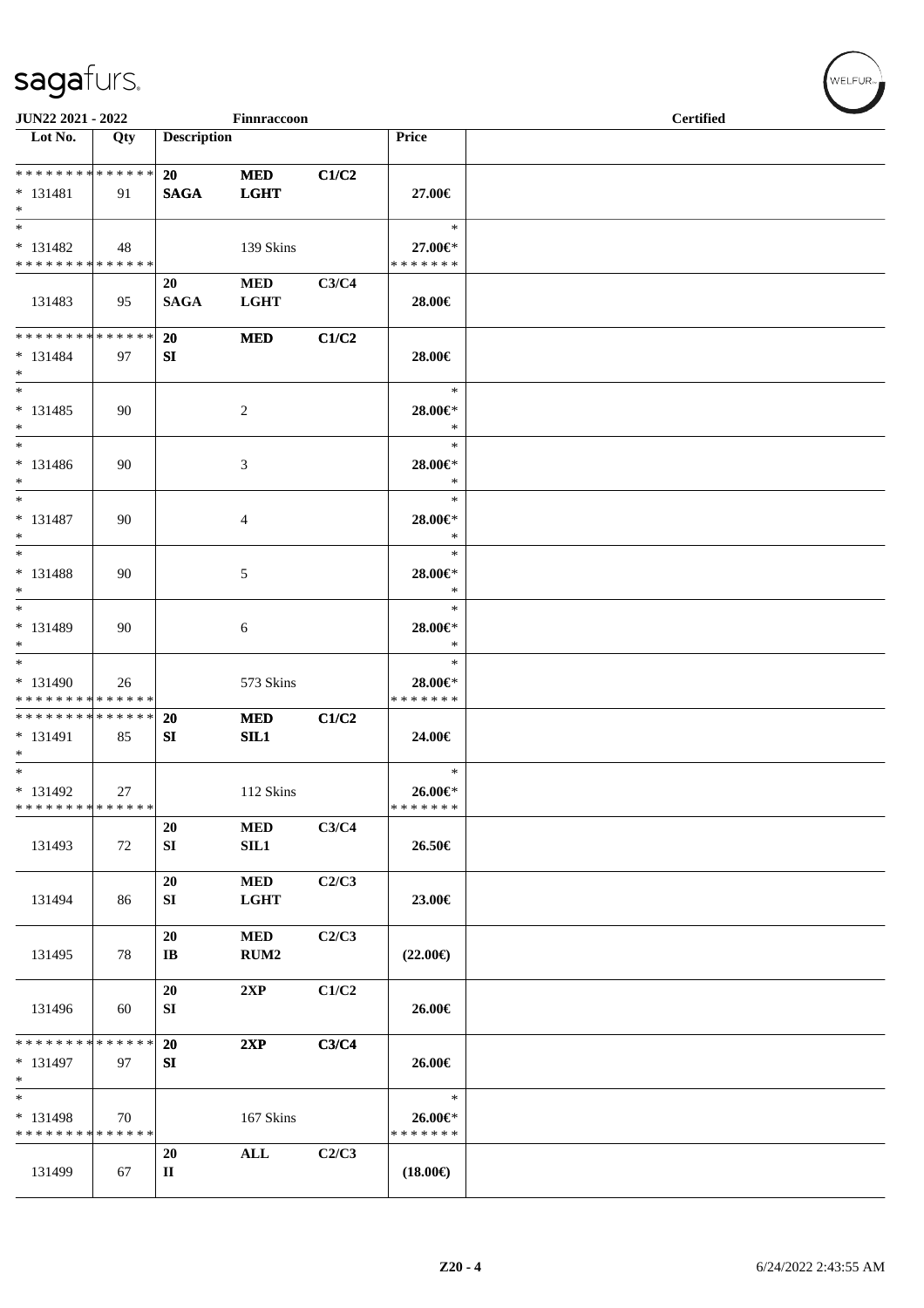| Finnraccoon<br>JUN22 2021 - 2022 |        |                                 |                                             |       | $\overline{\phantom{a}}$<br><b>Certified</b> |  |
|----------------------------------|--------|---------------------------------|---------------------------------------------|-------|----------------------------------------------|--|
| Lot No.                          | Qty    | <b>Description</b>              |                                             |       | Price                                        |  |
| 131521                           | 40     | $\mathbf{0}$<br>$\mathbf{SAGA}$ | 2XD                                         | C2/C3 | 25.00€                                       |  |
| 131522                           | 30     | $\bf{0}$<br><b>SROY</b>         | $\mathbf{X}\mathbf{D}$<br>${\bf SILK}$      | C2/C3 | 34.00€                                       |  |
| 131523                           | 48     | $\bf{0}$<br><b>SROY</b>         | <b>XD</b>                                   | C2/C3 | 32.00€                                       |  |
| 131524                           | 55     | $\bf{0}$<br>$\mathbf{SAGA}$     | $\mathbf{X}\mathbf{D}$                      | C1/C2 | 26.00€                                       |  |
| 131525                           | 50     | $\mathbf{0}$<br>$\mathbf{SAGA}$ | $\mathbf{X}\mathbf{D}$                      | C3/C4 | 27.00€                                       |  |
| 131526                           | 31     | $\mathbf{0}$<br>$\mathbf{SAGA}$ | $\mathbf{X}\mathbf{D}$<br><b>LGHT</b>       | C2/C3 | 15.00€                                       |  |
| 131527                           | 44     | $\bf{0}$<br>${\bf S}{\bf I}$    | $\mathbf{X}\mathbf{D}$                      | C1/C2 | 15.00€                                       |  |
| 131528                           | 47     | $\bf{0}$<br>${\bf S}{\bf I}$    | $\mathbf{X}\mathbf{D}$                      | C3/C4 | 16.00€                                       |  |
| 131529                           | 60     | $\bf{0}$<br><b>SROY</b>         | Dark                                        | C2/C3 | 34.00€                                       |  |
| 131530                           | 67     | $\bf{0}$<br>$\mathbf{SAGA}$     | Dark                                        | C1/C2 | 27.00€                                       |  |
| 131531                           | 51     | $\mathbf{0}$<br>$\mathbf{SAGA}$ | <b>Dark</b>                                 | C3/C4 | 28.00€                                       |  |
| 131532                           | 30     | $\bf{0}$<br>$\mathbf{SAGA}$     | <b>Dark</b><br><b>LGHT</b>                  | C2/C3 | $20.00\in$                                   |  |
| 131533                           | 78     | $\bf{0}$<br>${\bf SI}$          | <b>Dark</b>                                 | C1/C2 | 19.00€                                       |  |
| 131534                           | 50     | $\pmb{0}$<br>${\bf SI}$         | Dark                                        | C3/C4 | 20.00€                                       |  |
| 131535                           | 68     | $\boldsymbol{0}$<br>${\bf SI}$  | <b>Dark</b><br>SL2                          | C2/C3 | 17.00€                                       |  |
| 131536                           | 52     | $\boldsymbol{0}$<br>${\bf SI}$  | Dark<br><b>LGHT</b>                         | C2/C3 | 15.00€                                       |  |
| 131537                           | $28\,$ | $\pmb{0}$<br>$\bf I\bf B$       | $\bold{X}\bold{D}/\bold{D}\bold{K}$<br>RUM2 | C2/C3 | $(14.00\epsilon)$                            |  |
| 131538                           | 61     | $\bf{0}$<br>$\mathbf{SAGA}$     | $\bf MED$                                   | C2/C3 | 27.00€                                       |  |
| 131539                           | 36     | $\bf{0}$<br><b>SAGA</b>         | $\bf MED$<br>SL1                            | C2/C3 | 22.00€                                       |  |
| 131540                           | 101    | $\pmb{0}$<br>${\bf S}{\bf I}$   | $\bf MED$                                   | C2/C3 | $20.00\in$                                   |  |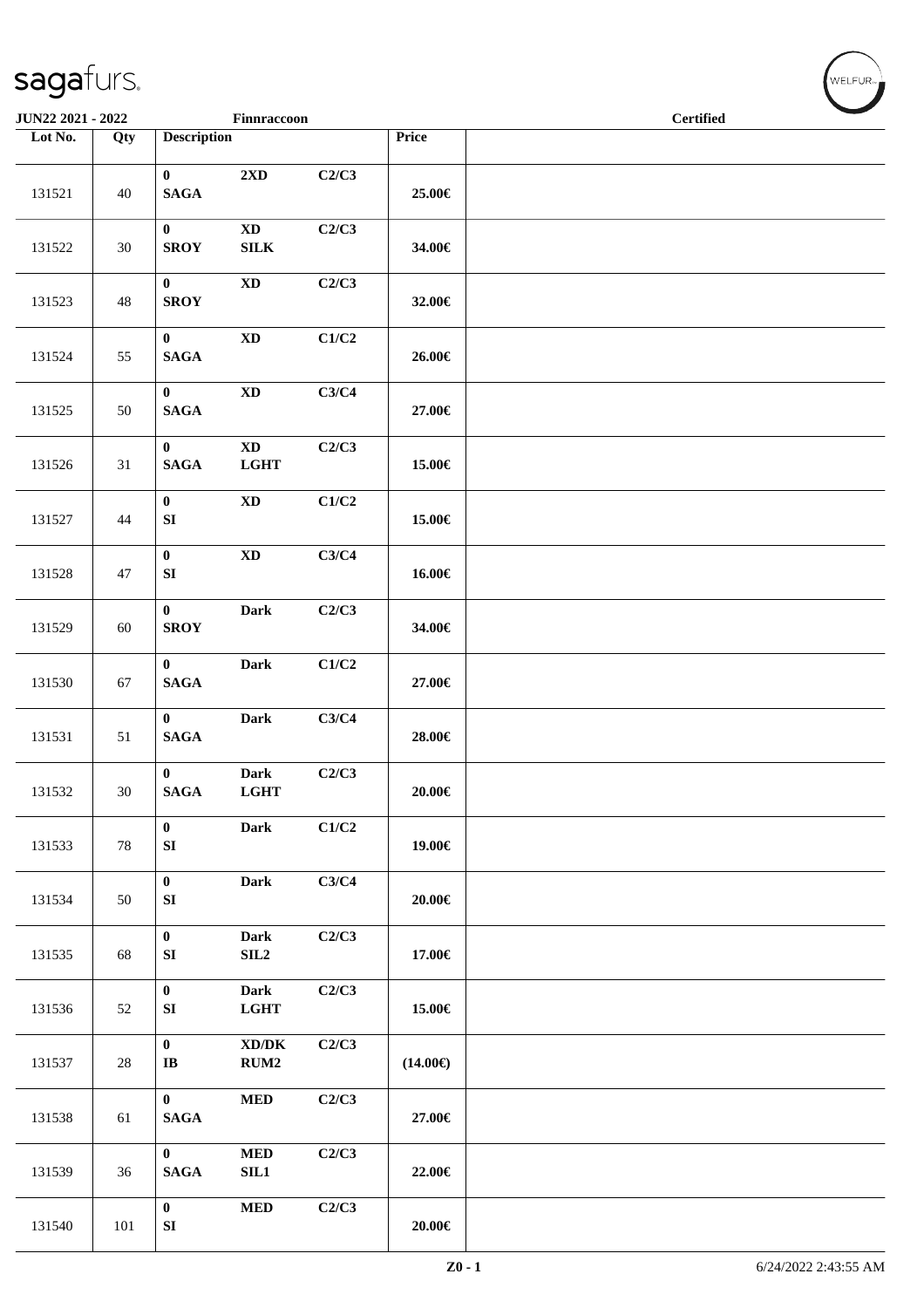| JUN22 2021 - 2022                      |     |                             | Finnraccoon                       |       |                                          | <b>Certified</b> |
|----------------------------------------|-----|-----------------------------|-----------------------------------|-------|------------------------------------------|------------------|
| Lot No.                                | Qty | <b>Description</b>          |                                   |       | Price                                    |                  |
| 131541                                 | 64  | $\mathbf{0}$<br>SI          | <b>MED</b><br>SIL <sub>2</sub>    | C2/C3 | 17.50€                                   |                  |
| 131542                                 | 24  | $\mathbf{0}$<br><b>SROY</b> | MED/PAL C2/C3<br><b>SILK</b>      |       | $(36.00\epsilon)$                        |                  |
| 131543                                 | 33  | $\mathbf{0}$<br><b>SROY</b> | MED/PAL C2/C3                     |       | $(32.00\epsilon)$                        |                  |
| 131544                                 | 55  | $\mathbf{0}$<br><b>SAGA</b> | <b>PAL/XP</b>                     | C2/C3 | 25.00€                                   |                  |
| 131545                                 | 39  | $\bf{0}$<br>IA              | <b>PAL/XP</b><br>RUM1             | C2/C3 | 18.00€                                   |                  |
| **************<br>$* 131546$<br>$\ast$ | 97  | $\mathbf{0}$<br>SI          | PAL/XP                            | C2/C3 | 18.00€                                   |                  |
| $\ast$<br>$* 131547$<br>************** | 24  |                             | 121 Skins                         |       | $\ast$<br>$20.00 \in$ *<br>* * * * * * * |                  |
| 131548                                 | 34  | $\bf{0}$<br><b>SI</b>       | <b>PAL/XP</b><br>SIL <sub>2</sub> | C2/C3 | 14.00€                                   |                  |

 $(\bigvee_{w \in \text{LFUR}_w})$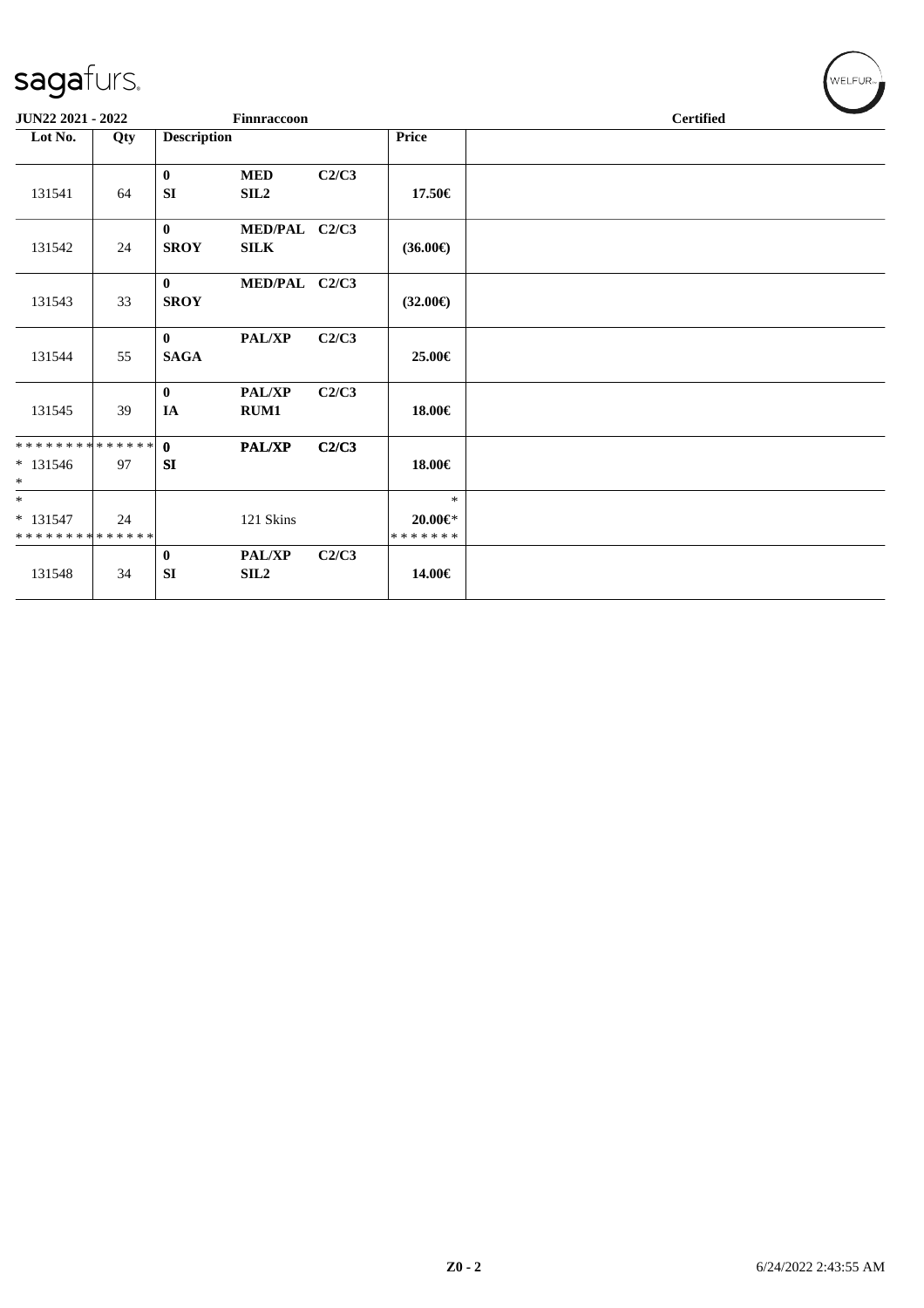| JUN22 2021 - 2022                                   |     |                    | <b>Arctic Finnraccoon</b> |                |                                                | <b>Certified</b> |  |  |  |
|-----------------------------------------------------|-----|--------------------|---------------------------|----------------|------------------------------------------------|------------------|--|--|--|
| Lot No.                                             | Qty | <b>Description</b> |                           |                | Price                                          |                  |  |  |  |
| 131701                                              | 22  | 40<br><b>SROY</b>  | <b>DK/MED</b><br>$CHA+$   | C <sub>2</sub> | $(54.00\epsilon)$                              |                  |  |  |  |
| 131702                                              | 50  | 40<br><b>SAGA</b>  | <b>DK/MED</b><br>$CHA+$   | C <sub>2</sub> | $(54.00\epsilon)$                              |                  |  |  |  |
| 131703                                              | 28  | 40<br><b>SAGA</b>  | <b>DK/MED</b>             | C <sub>2</sub> | 52.00€                                         |                  |  |  |  |
| * * * * * * * * * * * * * *<br>* 131704<br>$\ast$   | 79  | 40<br><b>SAGA</b>  | <b>MED</b><br>$CHA+$      | C2             | 52.00€                                         |                  |  |  |  |
| $\overline{\phantom{0}}$<br>* 131705<br>$\ast$      | 66  |                    | $\overline{2}$            |                | $\ast$<br>52.00€*<br>$\ast$                    |                  |  |  |  |
| $\ast$<br>* 131706<br>* * * * * * * * * * * * * *   | 25  |                    | 170 Skins                 |                | $\ast$<br>52.00€*<br>* * * * * * *             |                  |  |  |  |
| 131707                                              | 38  | 40<br><b>SAGA</b>  | MED/PAL C2<br>SL1         |                | $(49.00\epsilon)$                              |                  |  |  |  |
| 131708                                              | 21  | 40<br>SI           | MED/PAL C2                |                | $(49.00\epsilon)$                              |                  |  |  |  |
| ******** <mark>******</mark><br>* 131709<br>$\ast$  | 79  | 40<br><b>SAGA</b>  | <b>PALE</b><br>$CHA+$     | C2             | 52.00€                                         |                  |  |  |  |
| $\ast$<br>* 131710<br>* * * * * * * * * * * * * *   | 75  |                    | 154 Skins                 |                | $\ast$<br>52.00€*<br>* * * * * * *             |                  |  |  |  |
| 131711                                              | 24  | 40<br><b>SROY</b>  | PAL/XP<br>$CHA+$          | C2             | $(54.00\epsilon)$                              |                  |  |  |  |
| 131712                                              | 46  | 40<br><b>SAGA</b>  | PAL/XP<br>$CHA+$          | C <sub>2</sub> | $(52.00\in)$                                   |                  |  |  |  |
| 131713                                              | 29  | 40<br><b>SROY</b>  | $\bold{XP}$<br>$CHA+$     | C <sub>2</sub> | 54.00€                                         |                  |  |  |  |
| 131714                                              | 23  | 40<br>SI           | XP/2XP                    | C <sub>2</sub> | $(46.00\epsilon)$                              |                  |  |  |  |
| 131715                                              | 35  | 40<br>SI           | XP/2XP                    | C <sub>2</sub> | $(46.00\epsilon)$                              |                  |  |  |  |
| * * * * * * * * * * * * * *<br>$* 131716$<br>$\ast$ | 79  | 40<br><b>SAGA</b>  | 2XP<br>$CHA+$             | C2             | $(52.00\epsilon)$                              |                  |  |  |  |
| $\ast$<br>* 131717<br>* * * * * * * * * * * * * *   | 24  |                    | 103 Skins                 |                | $\ast$<br>$(52.00\epsilon)$ *<br>* * * * * * * |                  |  |  |  |
| * * * * * * * * * * * * * *<br>* 131718<br>$\ast$   | 79  | 40<br><b>SAGA</b>  | 2XP                       | C2             | $(52.00\epsilon)$                              |                  |  |  |  |
| $\ast$<br>* 131719<br>* * * * * * * * * * * * * *   | 72  |                    | 151 Skins                 |                | $\ast$<br>$(52.00\epsilon)$ *<br>* * * * * * * |                  |  |  |  |
| 131720                                              | 24  | 40<br><b>SAGA</b>  | 2XP/3XP<br>$CHA+$         | C <sub>2</sub> | 54.00€                                         |                  |  |  |  |

WELFUR<sub><sup>N</sup></sub>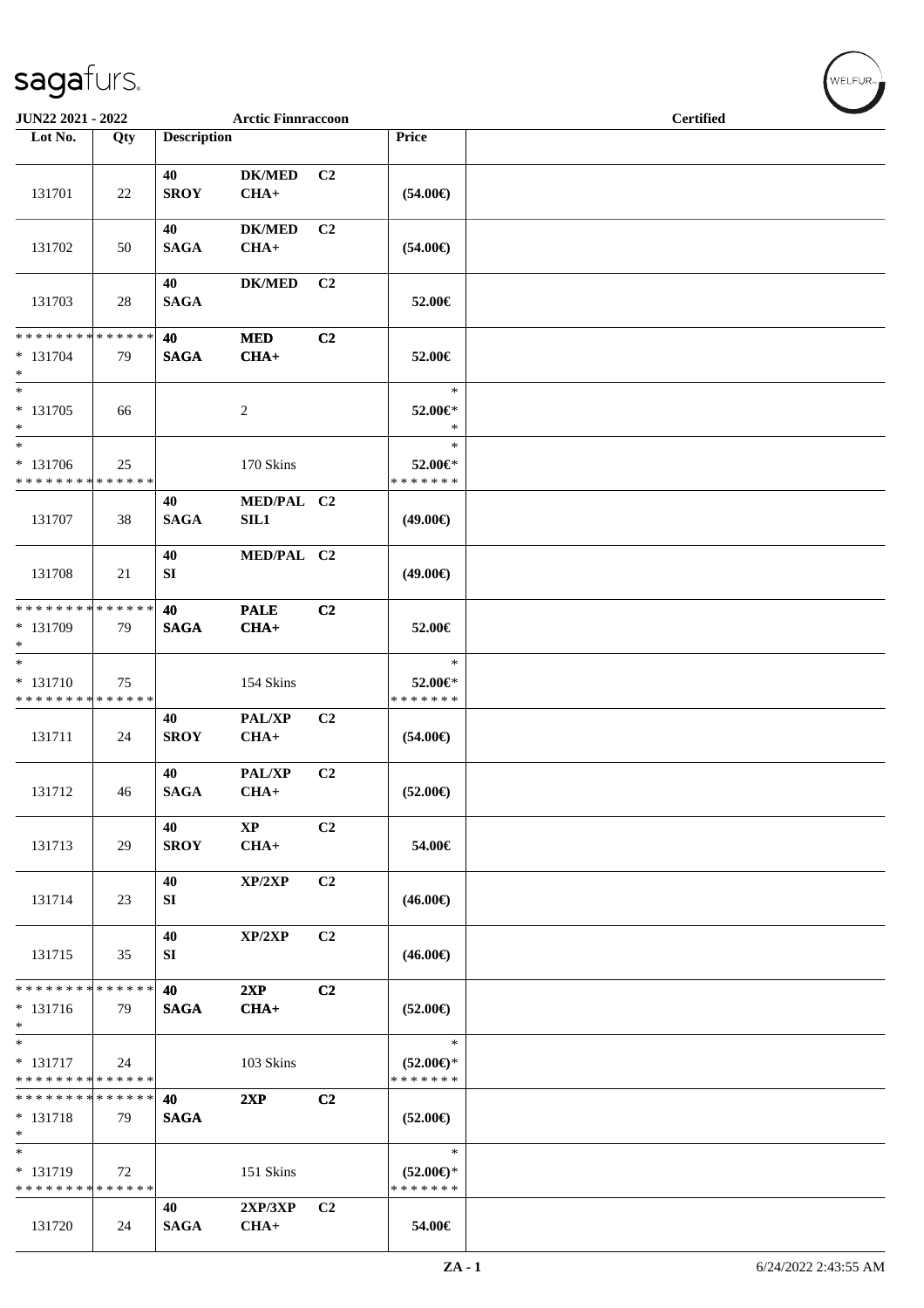| JUN22 2021 - 2022                                    |     |                      | <b>Arctic Finnraccoon</b>           |                |                                                      | <b>Certified</b> |  |
|------------------------------------------------------|-----|----------------------|-------------------------------------|----------------|------------------------------------------------------|------------------|--|
| Lot No.                                              | Qty | <b>Description</b>   |                                     |                | Price                                                |                  |  |
| 131721                                               | 19  | 40/30<br><b>SAGA</b> | 2XD<br>$CHA+$                       | C2             | $(48.00\epsilon)$                                    |                  |  |
| 131722                                               | 56  | 30<br>${\bf SI}$     | $\bold{X}\bold{D}/\bold{D}\bold{K}$ | C <sub>2</sub> | $(34.00\epsilon)$                                    |                  |  |
| 131723                                               | 25  | 30<br><b>SROY</b>    | $DK/MED$<br>$CHA+$                  | C2             | $(46.00\epsilon)$                                    |                  |  |
| 131724                                               | 50  | 30<br><b>SROY</b>    | <b>DK/MED</b><br>$CHA+$             | C <sub>2</sub> | $(46.00\epsilon)$                                    |                  |  |
| 131725                                               | 37  | 30<br><b>SROY</b>    | <b>DK/MED</b>                       | C2             | $(46.00\epsilon)$                                    |                  |  |
| 131726                                               | 48  | 30<br><b>SAGA</b>    | <b>DK/MED</b><br>$CHA+$             | C2             | $(44.00\epsilon)$                                    |                  |  |
| ******** <mark>******</mark><br>$* 131727$<br>$\ast$ | 85  | 30<br><b>SAGA</b>    | $DK/MED$<br>$CHA+$                  | C2             | $(44.00\epsilon)$                                    |                  |  |
| $\ast$<br>* 131728<br>* * * * * * * * * * * * * *    | 72  |                      | 157 Skins                           |                | $\ast$<br>$(44.00\epsilon)$ *<br>* * * * * * *       |                  |  |
| 131729                                               | 35  | 30<br><b>SAGA</b>    | $DK/MED$                            | C2             | $(44.00\epsilon)$                                    |                  |  |
| 131730                                               | 66  | 30<br>SI             | MED/PAL C2                          |                | $(34.00\epsilon)$                                    |                  |  |
| 131731                                               | 26  | 40/30<br>SI          | MED/PAL C2                          |                | $(38.00\epsilon)$                                    |                  |  |
| 131732                                               | 32  | 30<br><b>SROY</b>    | <b>PALE</b><br>$CHA+$               | C <sub>2</sub> | $(46.00\epsilon)$                                    |                  |  |
| 131733                                               | 45  | 30<br><b>SROY</b>    | <b>PALE</b>                         | C2             | $(46.00\epsilon)$                                    |                  |  |
| ******** <mark>******</mark><br>$* 131734$<br>$\ast$ | 85  | 30<br><b>SAGA</b>    | <b>PALE</b><br>$CHA+$               | C <sub>2</sub> | $(44.00\epsilon)$                                    |                  |  |
| $\ast$<br>$* 131735$<br>* * * * * * * * * * * * * *  | 40  |                      | 125 Skins                           |                | $\ast$<br>$(44.00 \in \mathcal{F})$<br>* * * * * * * |                  |  |
| 131736                                               | 33  | 40/30<br>SI          | <b>PALE</b><br>$CHA+$               | C2             | $(40.00\epsilon)$                                    |                  |  |
| 131737                                               | 19  | 30<br><b>SROY</b>    | PAL/XP<br>$CHA+$                    | C <sub>2</sub> | 46.00€                                               |                  |  |
| 131738                                               | 38  | 30<br><b>SROY</b>    | $\mathbf{X}\mathbf{P}$<br>$CHA+$    | C2             | 46.00€                                               |                  |  |
| * * * * * * * * * * * * * *<br>$* 131739$<br>$\ast$  | 73  | 30<br><b>SAGA</b>    | $\mathbf{X}\mathbf{P}$<br>$CHA+$    | C2             | 44.00€                                               |                  |  |
| $\ast$<br>$* 131740$<br>* * * * * * * * * * * * * *  | 27  |                      | 100 Skins                           |                | $\ast$<br>44.00€*<br>* * * * * * *                   |                  |  |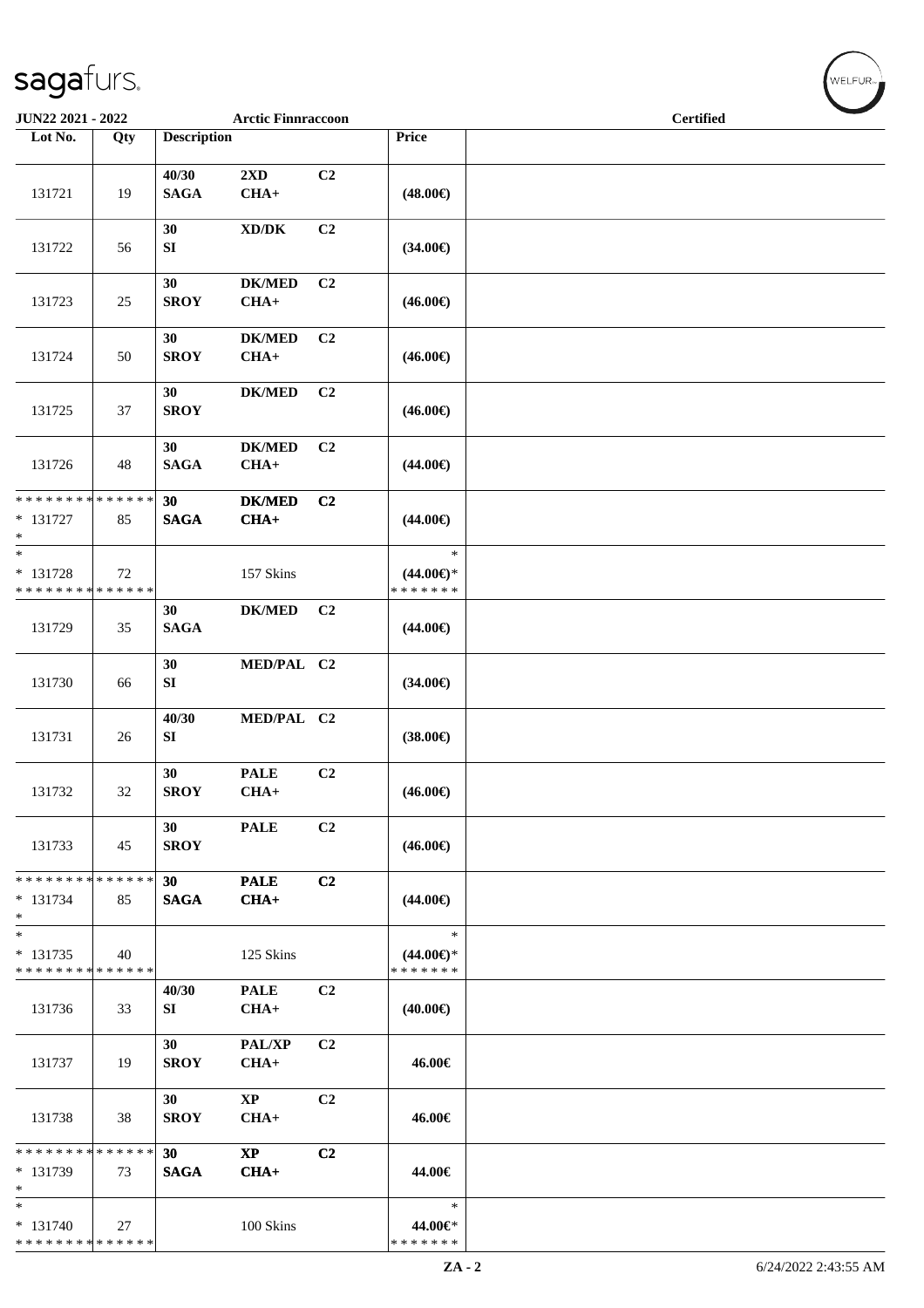| JUN22 2021 - 2022                                   |        |                    | <b>Arctic Finnraccoon</b> |                |                                                | <b>Certified</b> |  |
|-----------------------------------------------------|--------|--------------------|---------------------------|----------------|------------------------------------------------|------------------|--|
| Lot No.                                             | Qty    | <b>Description</b> |                           |                | Price                                          |                  |  |
| 131741                                              | 47     | 30<br><b>SAGA</b>  | PAL/XP<br>$CHA+$          | C2             | $(44.00\epsilon)$                              |                  |  |
| **************<br>$* 131742$<br>$\ast$              | 85     | 30<br><b>SAGA</b>  | $\bold{XP}$               | C2             | $(46.00\epsilon)$                              |                  |  |
| $\ast$<br>$* 131743$<br>$\ast$                      | 78     |                    | $\sqrt{2}$                |                | $\ast$<br>$(46.00\epsilon)$ *<br>$\ast$        |                  |  |
| $\ast$<br>* 131744<br>* * * * * * * * * * * * * *   | 29     |                    | 192 Skins                 |                | $\ast$<br>$(46.00\epsilon)$ *<br>* * * * * * * |                  |  |
| 131745                                              | 29     | 30<br>SI           | XP/2XP                    | C2             | $(34.00\epsilon)$                              |                  |  |
| 131746                                              | 64     | 40/30<br>SI        | XP/2XP                    | C <sub>2</sub> | $(38.00\epsilon)$                              |                  |  |
| * * * * * * * * * * * * * *<br>$* 131747$<br>$\ast$ | 85     | 30<br><b>SAGA</b>  | 2XP                       | C2             | 44.00€                                         |                  |  |
| $\ast$<br>$* 131748$<br>* * * * * * * * * * * * * * | 25     |                    | 110 Skins                 |                | $\ast$<br>44.00€*<br>* * * * * * *             |                  |  |
| 131749                                              | 28     | 30<br><b>SROY</b>  | 2XP/3XP<br>$CHA+$         | C <sub>2</sub> | 46.00€                                         |                  |  |
| 131750                                              | 36     | 30<br><b>SAGA</b>  | 2XP/3XP<br>$CHA+$         | C2             | $(44.00\epsilon)$                              |                  |  |
| 131751                                              | 63     | 30<br><b>SAGA</b>  | 2XP/3XP<br>$CHA+$         | C2             | $(44.00\epsilon)$                              |                  |  |
| 131752                                              | 36     | 30<br>$\mathbf{I}$ | $\mathbf{ALL}$            | C <sub>2</sub> | $(24.00\epsilon)$                              |                  |  |
| 131753                                              | 41     | 20<br><b>SAGA</b>  | <b>DK/MED</b><br>$CHA+$   | C2             | $(34.00\epsilon)$                              |                  |  |
| 131754                                              | $25\,$ | 20<br>SI           | <b>DK/MED</b><br>$CHA+$   | C2             | $(21.00\epsilon)$                              |                  |  |
| 131755                                              | 36     | 20<br><b>SROY</b>  | PAL/XP                    | C2             | 38.00€                                         |                  |  |
| 131756                                              | 48     | 20<br><b>SAGA</b>  | PAL/XP<br>$CHA+$          | C2             | $(34.00\epsilon)$                              |                  |  |
| 131757                                              | 37     | 20<br><b>SAGA</b>  | PAL/XP                    | C2             | $(34.00\epsilon)$                              |                  |  |
| 131758                                              | 30     | 20<br>${\bf SI}$   | PAL/XP<br>$CHA+$          | C2             | 23.00€                                         |                  |  |
| 131759                                              | $27\,$ | 20<br>SI           | PAL/XP                    | C2             | $(23.00\epsilon)$                              |                  |  |
| 131760                                              | 38     | 20<br>${\bf SI}$   | XP/2XP                    | C2             | $(23.00\epsilon)$                              |                  |  |

 $(w$ ELFUR<sub><sup>n</sub></sub></sub></sup>